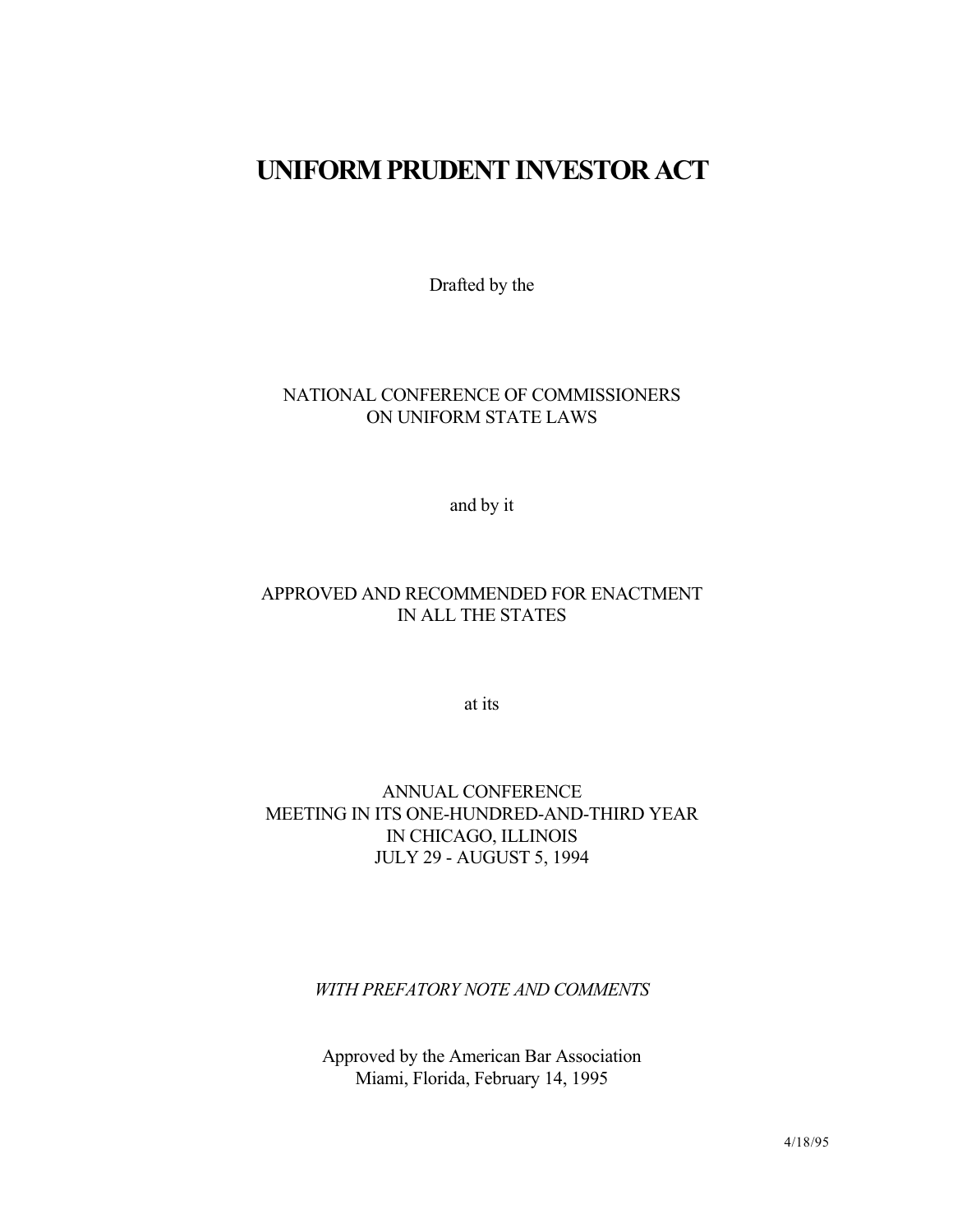# **The Committee that acted for the National Conference of Commissioners on Uniform State Laws in preparing the Uniform Prudent Investor Act was as follows:**

RICHARD V. WELLMAN, University of Georgia, School of Law, Athens, GA 30602, *Chair* CLARKE A. GRAVEL, P.O. Box 369, 76 St. Paul Street, Burlington, VT 05402 JOHN H. LANGBEIN, Yale Law School, P.O. Box 208215, New Haven, CT 06520, *National Conference Reporter*

ROBERT A. STEIN, American Bar Association, 750 North Lake Shore Drive, Chicago, IL 60611

# **EX OFFICIO**

RICHARD C. HITE, 200 West Douglas Avenue, Suite 630, Wichita, KS 67202, *President* JOHN H. LANGBEIN, Yale Law School, P.O. Box 208215, New Haven, CT 06520, *Chair, Division D*

# **EXECUTIVE DIRECTOR**

FRED H. MILLER, University of Oklahoma, College of Law, 300 Timberdell Road, Norman, OK 73019, *Executive Director* WILLIAM J. PIERCE, 1505 Roxbury Road, Ann Arbor, MI 48104, *Executive Director Emeritus*

# **REVIEW COMMITTEE**

EDWARD F. LOWRY, JR., Suite 1040, 6900 East Camelback Road, Scottsdale, AZ 85251, *Chair* H. REESE HANSEN, Brigham Young University, J. Reuben Clark Law School, 348-A JRCB, Provo, UT 84602

MILDRED W. ROBINSON, University of Virginia, School of Law, 580 Massie Road, Charlottesville, VA 22903

# **ADVISOR TO DRAFTING COMMITTEE**

JOSEPH KARTIGANER, *American Bar Association*

Copies of this Act may be obtained from:

NATIONAL CONFERENCE OF COMMISSIONERS ON UNIFORM STATE LAWS 676 North St. Clair Street, Suite 1700 Chicago, Illinois 60611 312/915-0195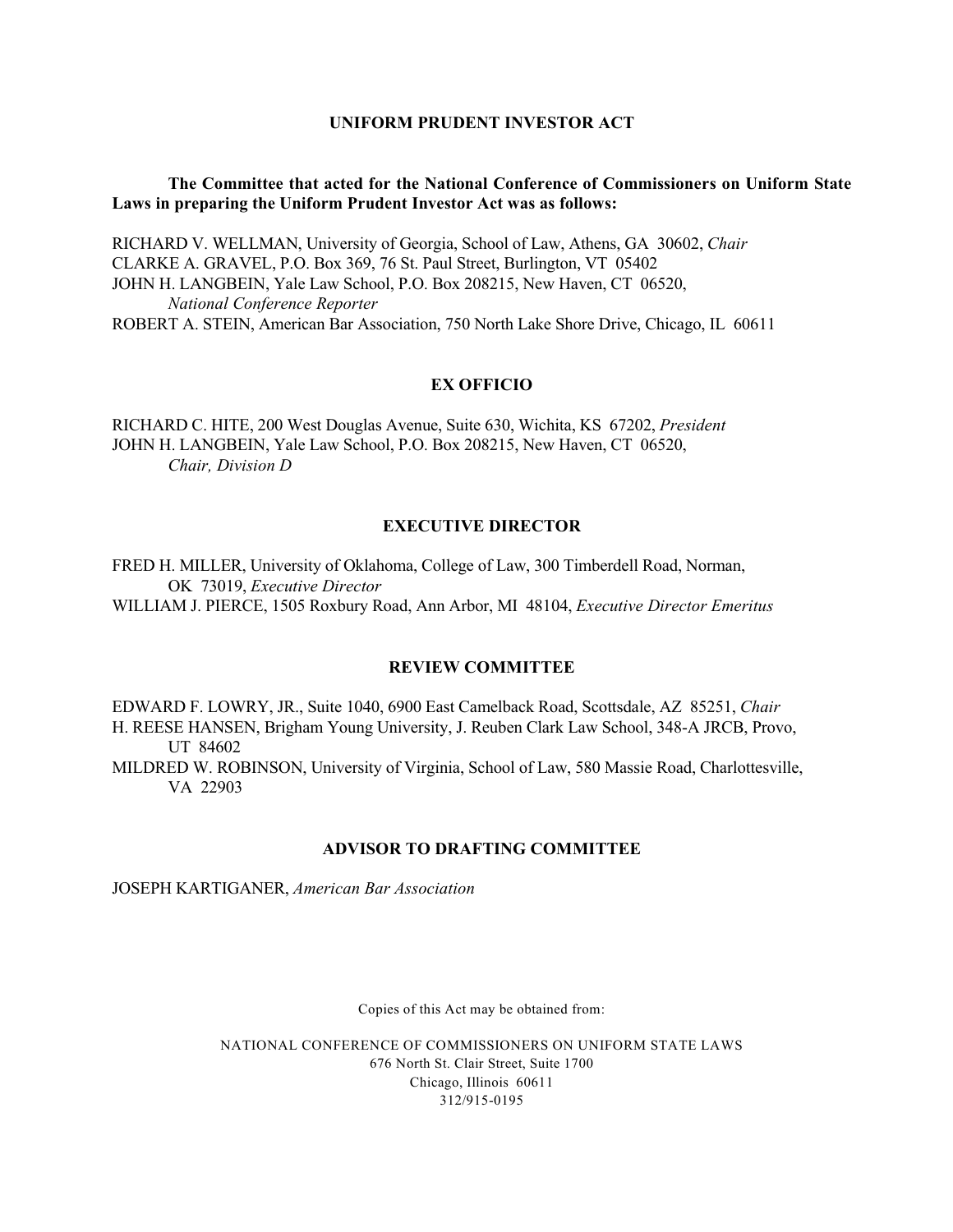#### PREFATORY NOTE

Over the quarter century from the late 1960's the investment practices of fiduciaries experienced significant change. The Uniform Prudent Investor Act (UPIA) undertakes to update trust investment law in recognition of the alterations that have occurred in investment practice. These changes have occurred under the influence of a large and broadly accepted body of empirical and theoretical knowledge about the behavior of capital markets, often described as "modern portfolio theory."

This Act draws upon the revised standards for prudent trust investment promulgated by the American Law Institute in its Restatement (Third) of Trusts: Prudent Investor Rule (1992) [hereinafter Restatement of Trusts 3d: Prudent Investor Rule; also referred to as 1992 Restatement].

**Objectives of the Act.** UPIA makes five fundamental alterations in the former criteria for prudent investing. All are to be found in the Restatement of Trusts 3d: Prudent Investor Rule.

(1) The standard of prudence is applied to any investment as part of the total portfolio, rather than to individual investments. In the trust setting the term "portfolio" embraces all the trust's assets. UPIA § 2(b).

(2) The tradeoff in all investing between risk and return is identified as the fiduciary's central consideration. UPIA  $\S$  2(b).

(3) All categoric restrictions on types of investments have been abrogated; the trustee can invest in anything that plays an appropriate role in achieving the risk/return objectives of the trust and that meets the other requirements of prudent investing. UPIA § 2(e).

(4) The long familiar requirement that fiduciaries diversify their investments has been integrated into the definition of prudent investing. UPIA § 3.

(5) The much criticized former rule of trust law forbidding the trustee to delegate investment and management functions has been reversed. Delegation is now permitted, subject to safeguards. UPIA § 9.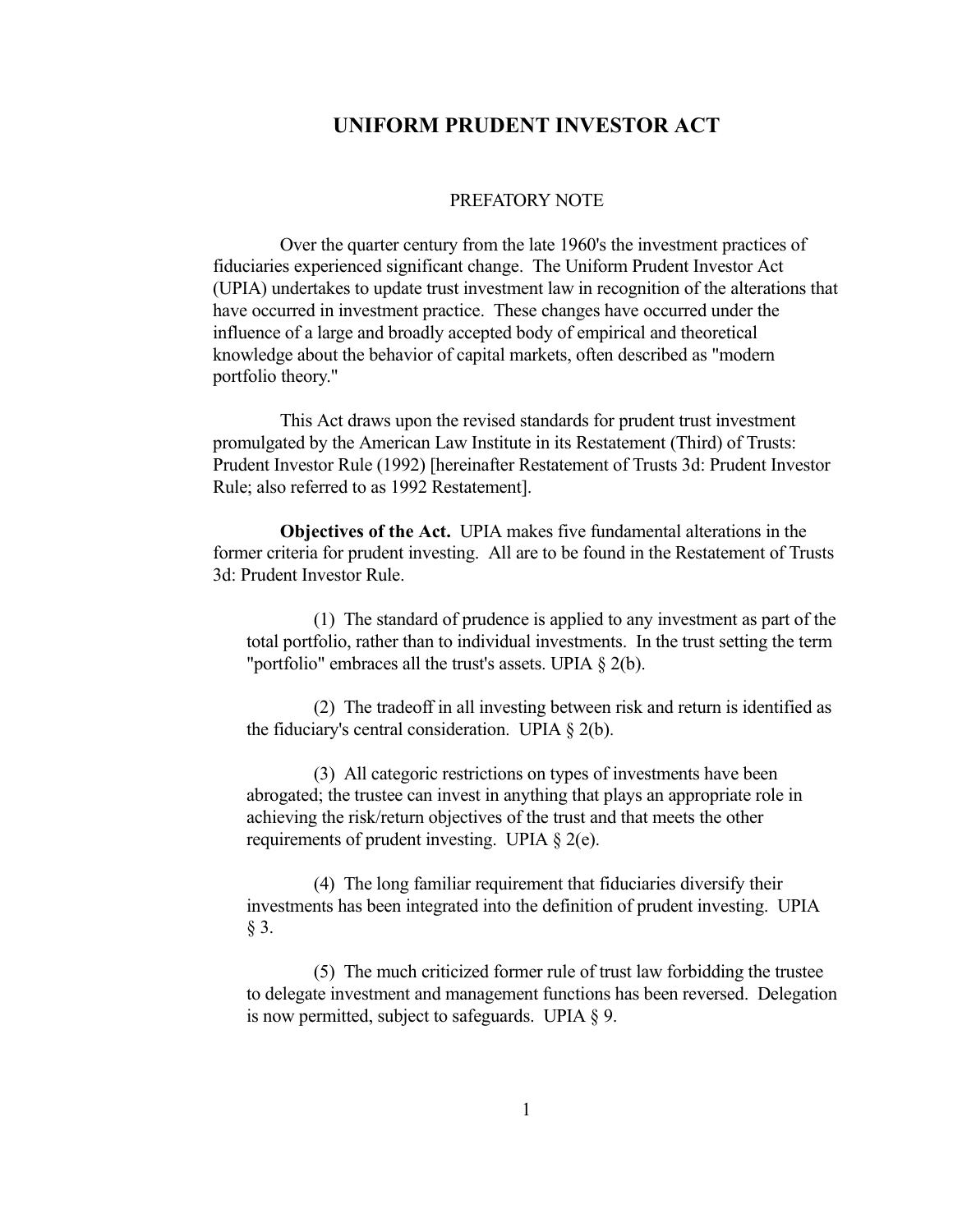**Literature**. These changes in trust investment law have been presaged in an extensive body of practical and scholarly writing. See especially the discussion and reporter's notes by Edward C. Halbach, Jr., in Restatement of Trusts 3d: Prudent Investor Rule (1992); see also Edward C. Halbach, Jr., Trust Investment Law in the Third Restatement, 27 Real Property, Probate & Trust J. 407 (1992); Bevis Longstreth, Modern Investment Management and the Prudent Man Rule (1986); Jeffrey N. Gordon, The Puzzling Persistence of the Constrained Prudent Man Rule, 62 N.Y.U.L. Rev. 52 (1987); John H. Langbein & Richard A. Posner, The Revolution in Trust Investment Law, 62 A.B.A.J. 887 (1976); Note, The Regulation of Risky Investments, 83 Harvard L. Rev. 603 (1970). A succinct account of the main findings of modern portfolio theory, written for lawyers, is Jonathan R. Macey, An Introduction to Modern Financial Theory (1991) (American College of Trust & Estate Counsel Foundation). A leading introductory text on modern portfolio theory is R.A. Brealey, An Introduction to Risk and Return from Common Stocks (2d ed. 1983).

**Legislation**. Most states have legislation governing trust-investment law. This Act promotes uniformity of state law on the basis of the new consensus reflected in the Restatement of Trusts 3d: Prudent Investor Rule. Some states have already acted. California, Delaware, Georgia, Minnesota, Tennessee, and Washington revised their prudent investor legislation to emphasize the total-portfolio standard of care in advance of the 1992 Restatement. These statutes are extracted and discussed in Restatement of Trusts 3d: Prudent Investor Rule § 227, reporter's note, at 60-66 (1992).

Drafters in Illinois in 1991 worked from the April 1990 "Proposed Final Draft" of the Restatement of Trusts 3d: Prudent Investor Rule and enacted legislation that is closely modeled on the new Restatement. 760 ILCS § 5/5 (prudent investing); and § 5/5.1 (delegation) (1992). As the Comments to this Uniform Prudent Investor Act reflect, the Act draws upon the Illinois statute in several sections. Virginia revised its prudent investor act in a similar vein in 1992. Virginia Code § 26-45.1 (prudent investing) (1992). Florida revised its statute in 1993. Florida Laws, ch. 93-257, amending Florida Statutes § 518.11 (prudent investing) and creating § 518.112 (delegation). New York legislation drawing on the new Restatement and on a preliminary version of this Uniform Prudent Investor Act was enacted in 1994. N.Y. Assembly Bill 11683-B, Ch. 609 (1994), adding Estates, Powers and Trusts Law § 11-2.3 (Prudent Investor Act).

**Remedies.** This Act does not undertake to address issues of remedy law or the computation of damages in trust matters. Remedies are the subject of a reasonably distinct body of doctrine. See generally Restatement (Second) of Trusts §§ 197-226A (1959) [hereinafter cited as Restatement of Trusts 2d; also referred to as 1959 Restatement].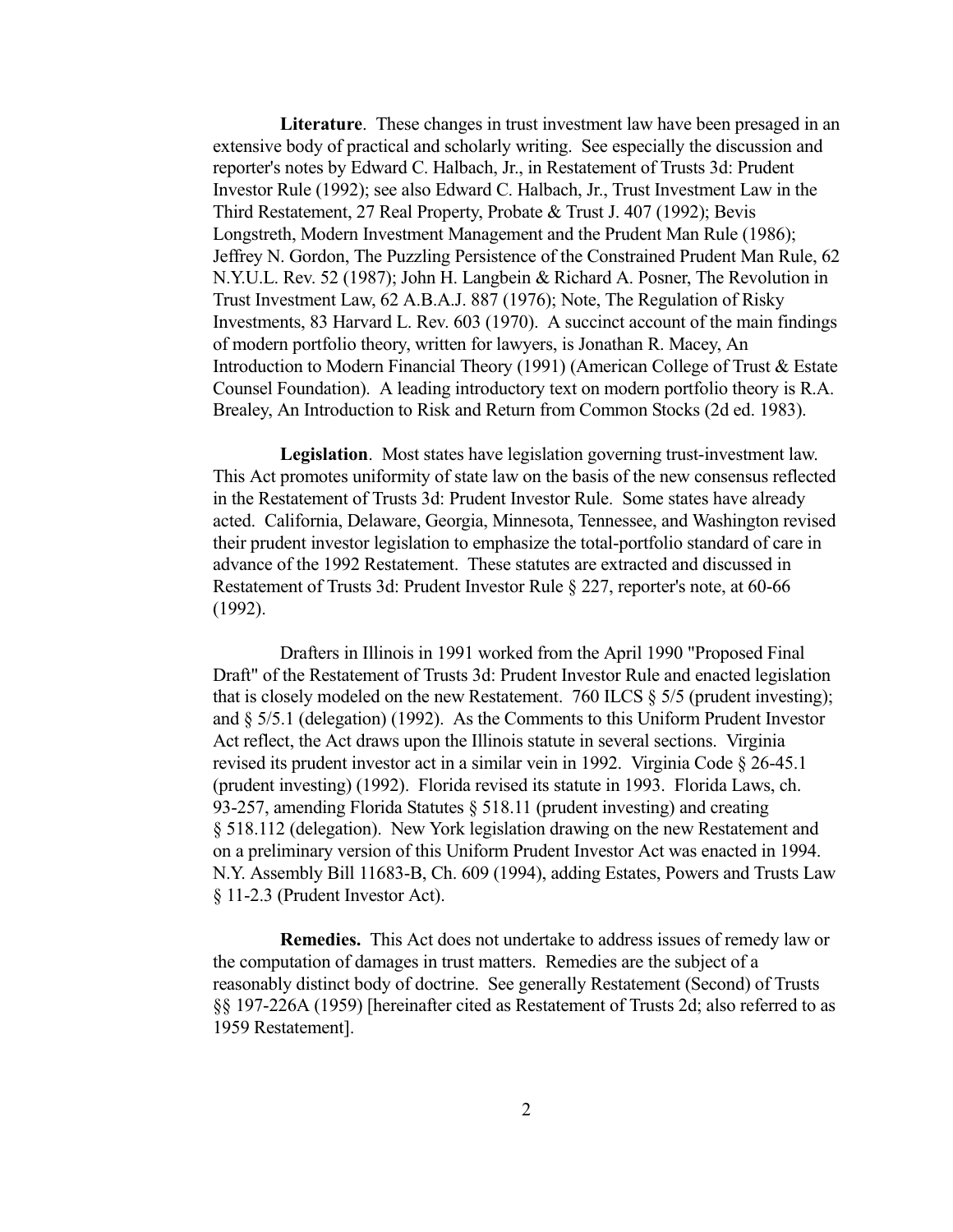**Implications for charitable and pension trusts**. This Act is centrally concerned with the investment responsibilities arising under the private gratuitous trust, which is the common vehicle for conditioned wealth transfer within the family. Nevertheless, the prudent investor rule also bears on charitable and pension trusts, among others. "In making investments of trust funds the trustee of a charitable trust is under a duty similar to that of the trustee of a private trust." Restatement of Trusts 2d § 389 (1959). The Employee Retirement Income Security Act (ERISA), the federal regulatory scheme for pension trusts enacted in 1974, absorbs trust-investment law through the prudence standard of ERISA  $\S$  404(a)(1)(B), 29 U.S.C.  $\S$  1104(a). The Supreme Court has said: "ERISA's legislative history confirms that the Act's fiduciary responsibility provisions 'codif[y] and mak[e] applicable to [ERISA] fiduciaries certain principles developed in the evolution of the law of trusts.'" *Firestone Tire & Rubber Co. v. Bruch*, 489 U.S. 101, 110-11 (1989) (footnote omitted).

**Other fiduciary relationships**. The Uniform Prudent Investor Act regulates the investment responsibilities of trustees. Other fiduciaries -- such as executors, conservators, and guardians of the property -- sometimes have responsibilities over assets that are governed by the standards of prudent investment. It will often be appropriate for states to adapt the law governing investment by trustees under this Act to these other fiduciary regimes, taking account of such changed circumstances as the relatively short duration of most executorships and the intensity of court supervision of conservators and guardians in some jurisdictions. The present Act does not undertake to adjust trust-investment law to the special circumstances of the state schemes for administering decedents' estates or conducting the affairs of protected persons.

Although the Uniform Prudent Investor Act by its terms applies to trusts and not to charitable corporations, the standards of the Act can be expected to inform the investment responsibilities of directors and officers of charitable corporations. As the 1992 Restatement observes, "the duties of the members of the governing board of a charitable corporation are generally similar to the duties of the trustee of a charitable trust." Restatement of Trusts 3d: Prudent Investor Rule § 379, Comment *b*, at 190 (1992). See also id. § 389, Comment *b*, at 190-91 (absent contrary statute or other provision, prudent investor rule applies to investment of funds held for charitable corporations).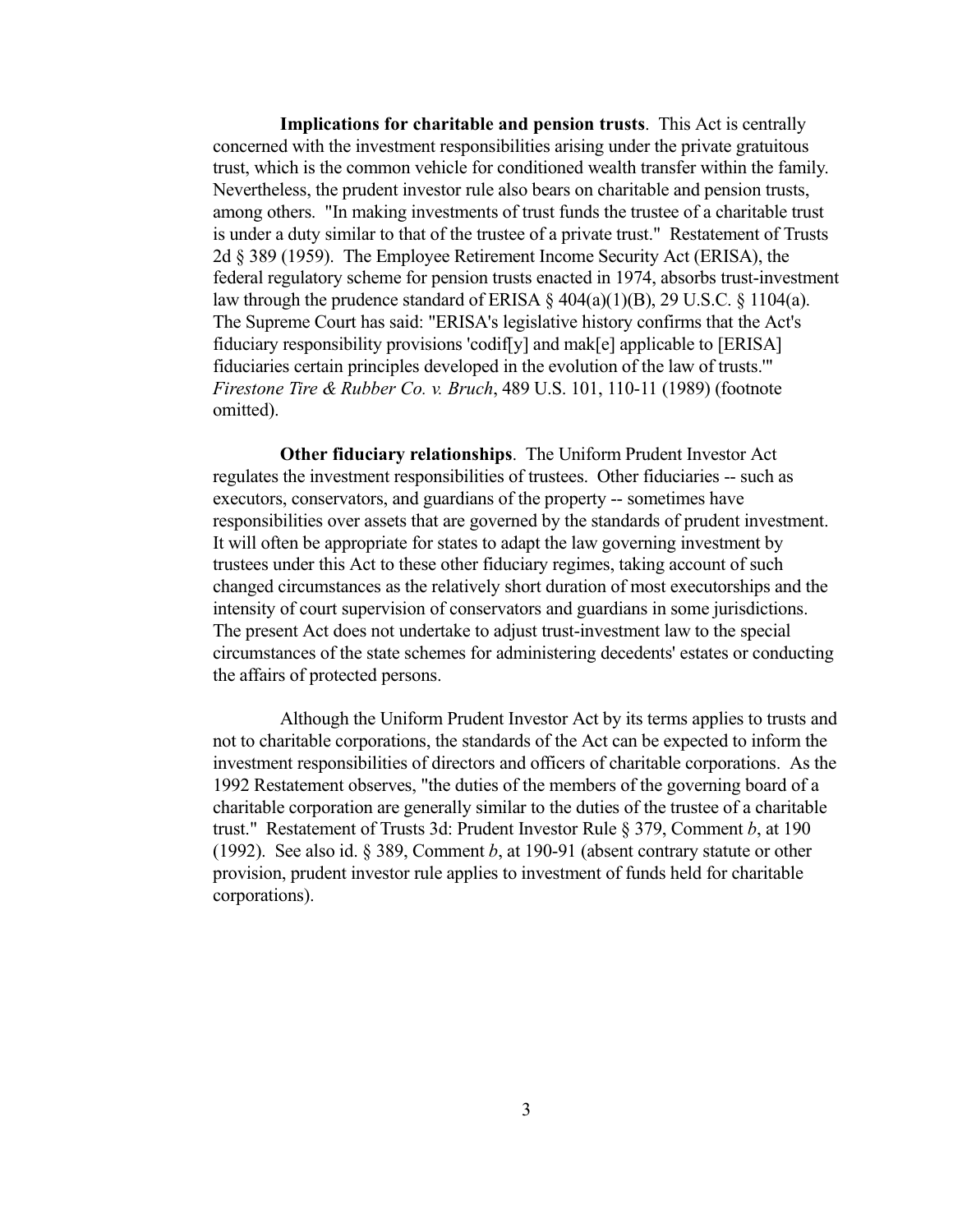# **SECTION 1. PRUDENT INVESTOR RULE.**

(a) Except as otherwise provided in subsection (b), a trustee who invests and manages trust assets owes a duty to the beneficiaries of the trust to comply with the prudent investor rule set forth in this [Act].

(b) The prudent investor rule, a default rule, may be expanded, restricted,

eliminated, or otherwise altered by the provisions of a trust. A trustee is not liable to

a beneficiary to the extent that the trustee acted in reasonable reliance on the

provisions of the trust.

#### Comment

This section imposes the obligation of prudence in the conduct of investment functions and identifies further sections of the Act that specify the attributes of prudent conduct.

**Origins.** The prudence standard for trust investing traces back to *Harvard College v. Amory*, 26 Mass. (9 Pick.) 446 (1830). Trustees should "observe how men of prudence, discretion and intelligence manage their own affairs, not in regard to speculation, but in regard to the permanent disposition of their funds, considering the probable income, as well as the probable safety of the capital to be invested." Id. at 461.

**Prior legislation.** The Model Prudent Man Rule Statute (1942), sponsored by the American Bankers Association, undertook to codify the language of the *Amory* case. See Mayo A. Shattuck, The Development of the Prudent Man Rule for Fiduciary Investment in the United States in the Twentieth Century, 12 Ohio State L.J. 491, at 501 (1951); for the text of the model act, which inspired many state statutes, see id. at 508-09. Another prominent codification of the *Amory* standard is Uniform Probate Code § 7-302 (1969), which provides that "the trustee shall observe the standards in dealing with the trust assets that would be observed by a prudent man dealing with the property of another . . . ."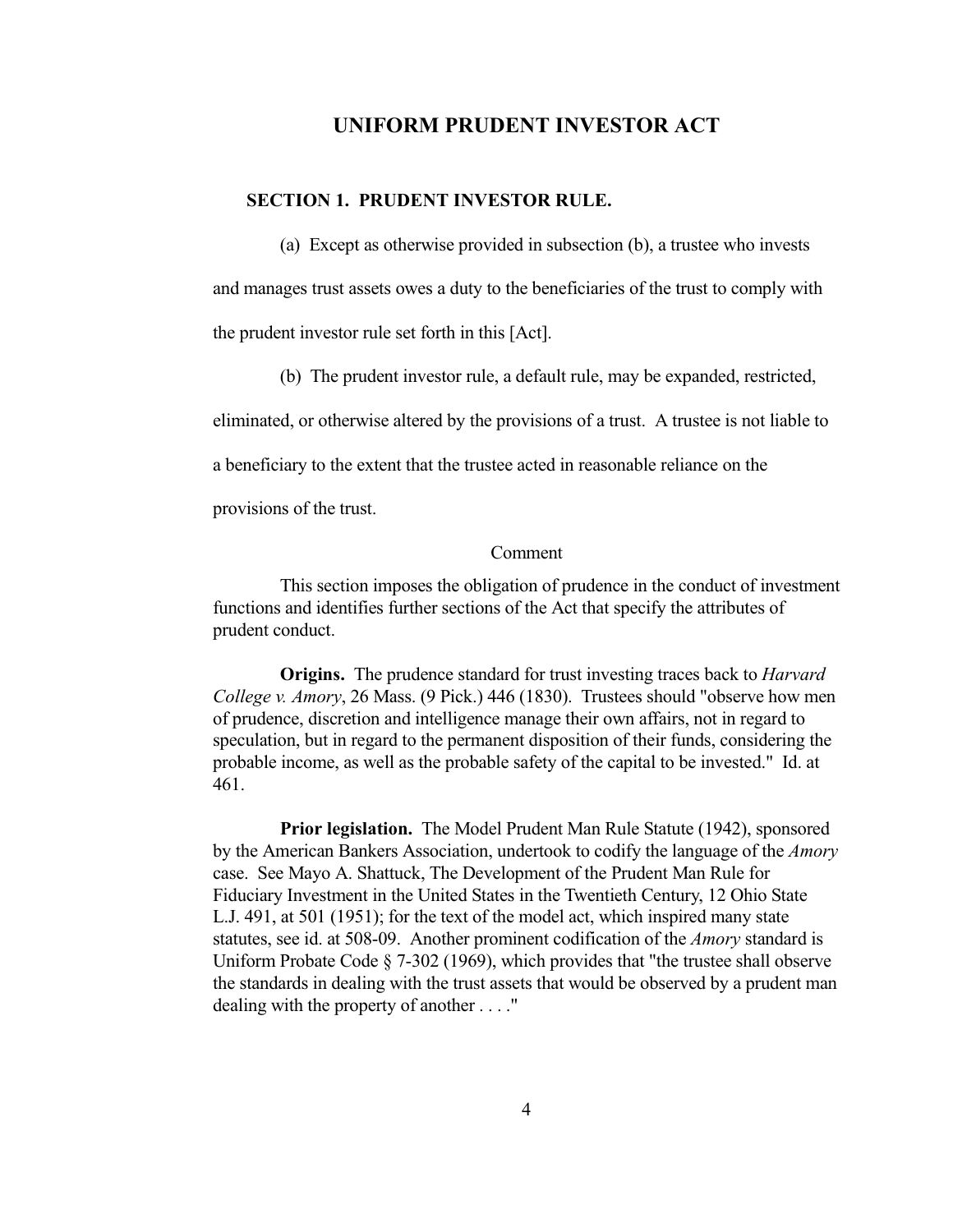Congress has imposed a comparable prudence standard for the administration of pension and employee benefit trusts in the Employee Retirement Income Security Act (ERISA), enacted in 1974. ERISA § 404(a)(1)(B), 29 U.S.C. § 1104(a), provides that "a fiduciary shall discharge his duties with respect to a plan solely in the interest of the participants and beneficiaries and . . . with the care, skill, prudence, and diligence under the circumstances then prevailing that a prudent man acting in a like capacity and familiar with such matters would use in the conduct of an enterprise of like character and with like aims . . . ."

**Prior Restatement.** The Restatement of Trusts 2d (1959) also tracked the language of the *Amory* case: "In making investments of trust funds the trustee is under a duty to the beneficiary . . . to make such investments and only such investments as a prudent man would make of his own property having in view the preservation of the estate and the amount and regularity of the income to be derived . . . ." Restatement of Trusts 2d § 227 (1959).

**Objective standard.** The concept of prudence in the judicial opinions and legislation is essentially relational or comparative. It resembles in this respect the "reasonable person" rule of tort law. A prudent trustee behaves as other trustees similarly situated would behave. The standard is, therefore, objective rather than subjective. Sections 2 through 9 of this Act identify the main factors that bear on prudent investment behavior.

**Variation.** Almost all of the rules of trust law are default rules, that is, rules that the settlor may alter or abrogate. Subsection (b) carries forward this traditional attribute of trust law. Traditional trust law also allows the beneficiaries of the trust to excuse its performance, when they are all capable and not misinformed. Restatement of Trusts 2d § 216 (1959).

#### **SECTION 2. STANDARD OF CARE; PORTFOLIO STRATEGY; RISK**

#### **AND RETURN OBJECTIVES.**

(a) A trustee shall invest and manage trust assets as a prudent investor

would, by considering the purposes, terms, distribution requirements, and other

circumstances of the trust. In satisfying this standard, the trustee shall exercise

reasonable care, skill, and caution.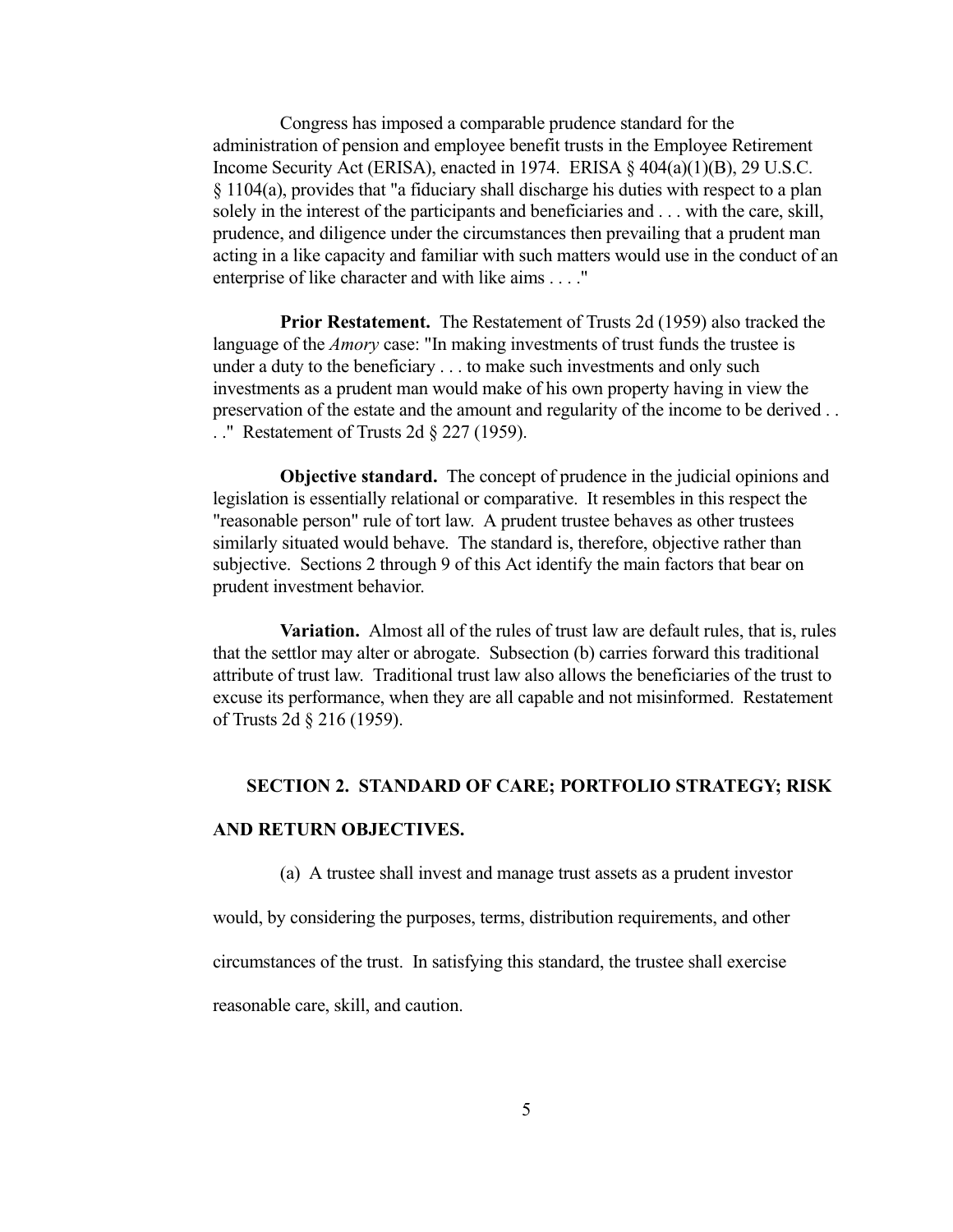(b) A trustee's investment and management decisions respecting individual assets must be evaluated not in isolation but in the context of the trust portfolio as a whole and as a part of an overall investment strategy having risk and return objectives reasonably suited to the trust.

(c) Among circumstances that a trustee shall consider in investing and managing trust assets are such of the following as are relevant to the trust or its beneficiaries:

(1) general economic conditions;

(2) the possible effect of inflation or deflation;

(3) the expected tax consequences of investment decisions or strategies;

(4) the role that each investment or course of action plays within the overall trust portfolio, which may include financial assets, interests in closely held enterprises, tangible and intangible personal property, and real property;

(5) the expected total return from income and the appreciation of capital;

(6) other resources of the beneficiaries;

(7) needs for liquidity, regularity of income, and preservation or appreciation of capital; and

(8) an asset's special relationship or special value, if any, to the purposes of the trust or to one or more of the beneficiaries.

(d) A trustee shall make a reasonable effort to verify facts relevant to the investment and management of trust assets.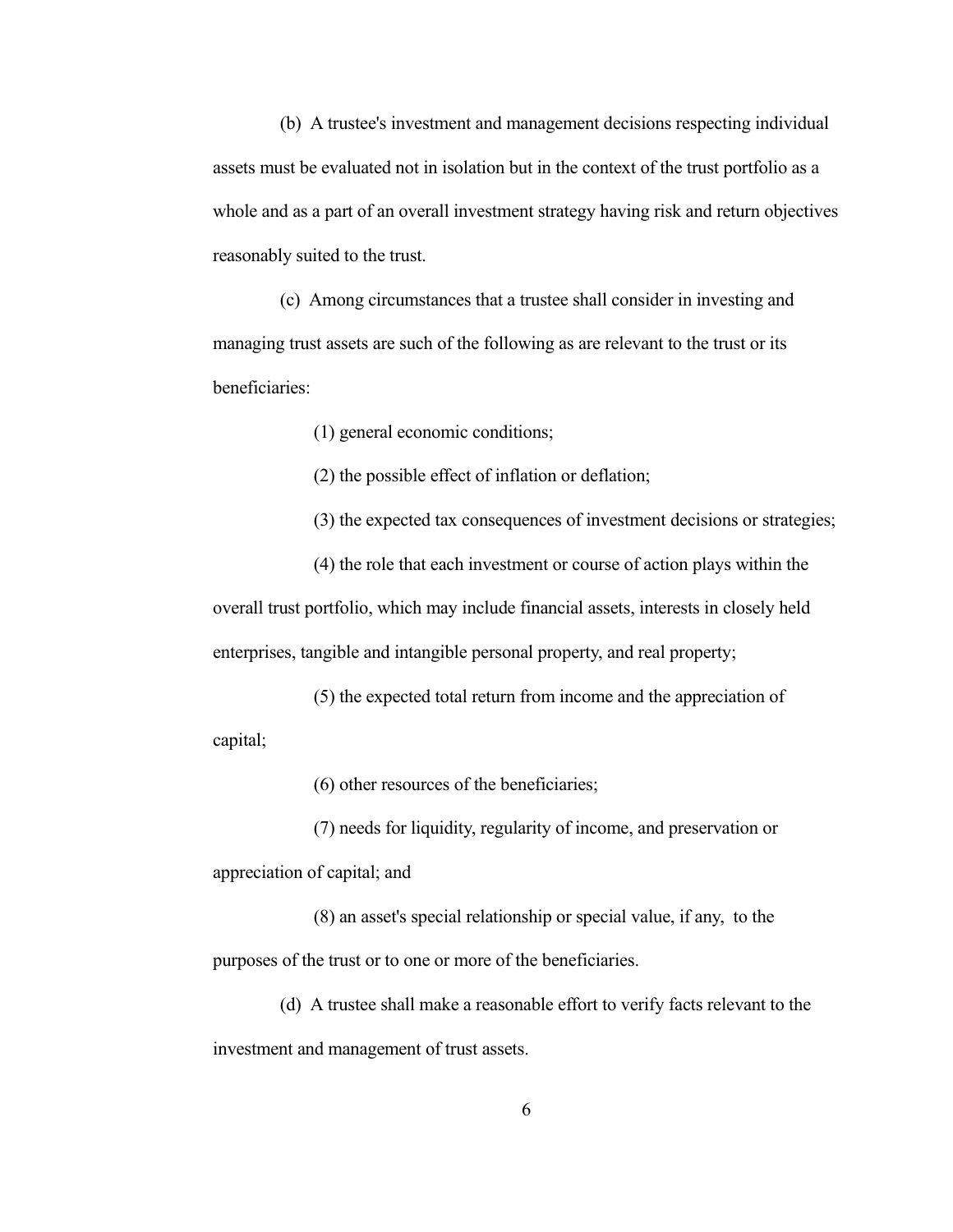(e) A trustee may invest in any kind of property or type of investment

consistent with the standards of this [Act].

(f) A trustee who has special skills or expertise, or is named trustee in

reliance upon the trustee's representation that the trustee has special skills or

expertise, has a duty to use those special skills or expertise.

### Comment

Section 2 is the heart of the Act. Subsections (a), (b), and (c) are patterned loosely on the language of the Restatement of Trusts 3d: Prudent Investor Rule § 227 (1992), and on the 1991 Illinois statute,  $760 \text{ § ILCS } 5/5a$  (1992). Subsection (f) is derived from Uniform Probate Code § 7-302 (1969).

**Objective standard.** Subsection (a) of this Act carries forward the relational and objective standard made familiar in the *Amory* case, in earlier prudent investor legislation, and in the Restatements. Early formulations of the prudent person rule were sometimes troubled by the effort to distinguish between the standard of a prudent person investing for another and investing on his or her own account. The language of subsection (a), by relating the trustee's duty to "the purposes, terms, distribution requirements, and other circumstances of the trust," should put such questions to rest. The standard is the standard of the prudent investor similarly situated.

**Portfolio standard.** Subsection (b) emphasizes the consolidated portfolio standard for evaluating investment decisions. An investment that might be imprudent standing alone can become prudent if undertaken in sensible relation to other trust assets, or to other nontrust assets. In the trust setting the term "portfolio" embraces the entire trust estate.

**Risk and return**. Subsection (b) also sounds the main theme of modern investment practice, sensitivity to the risk/return curve. See generally the works cited in the Prefatory Note to this Act, under "Literature." Returns correlate strongly with risk, but tolerance for risk varies greatly with the financial and other circumstances of the investor, or in the case of a trust, with the purposes of the trust and the relevant circumstances of the beneficiaries. A trust whose main purpose is to support an elderly widow of modest means will have a lower risk tolerance than a trust to accumulate for a young scion of great wealth.

Subsection (b) of this Act follows Restatement of Trusts 3d: Prudent Investor Rule § 227(a), which provides that the standard of prudent investing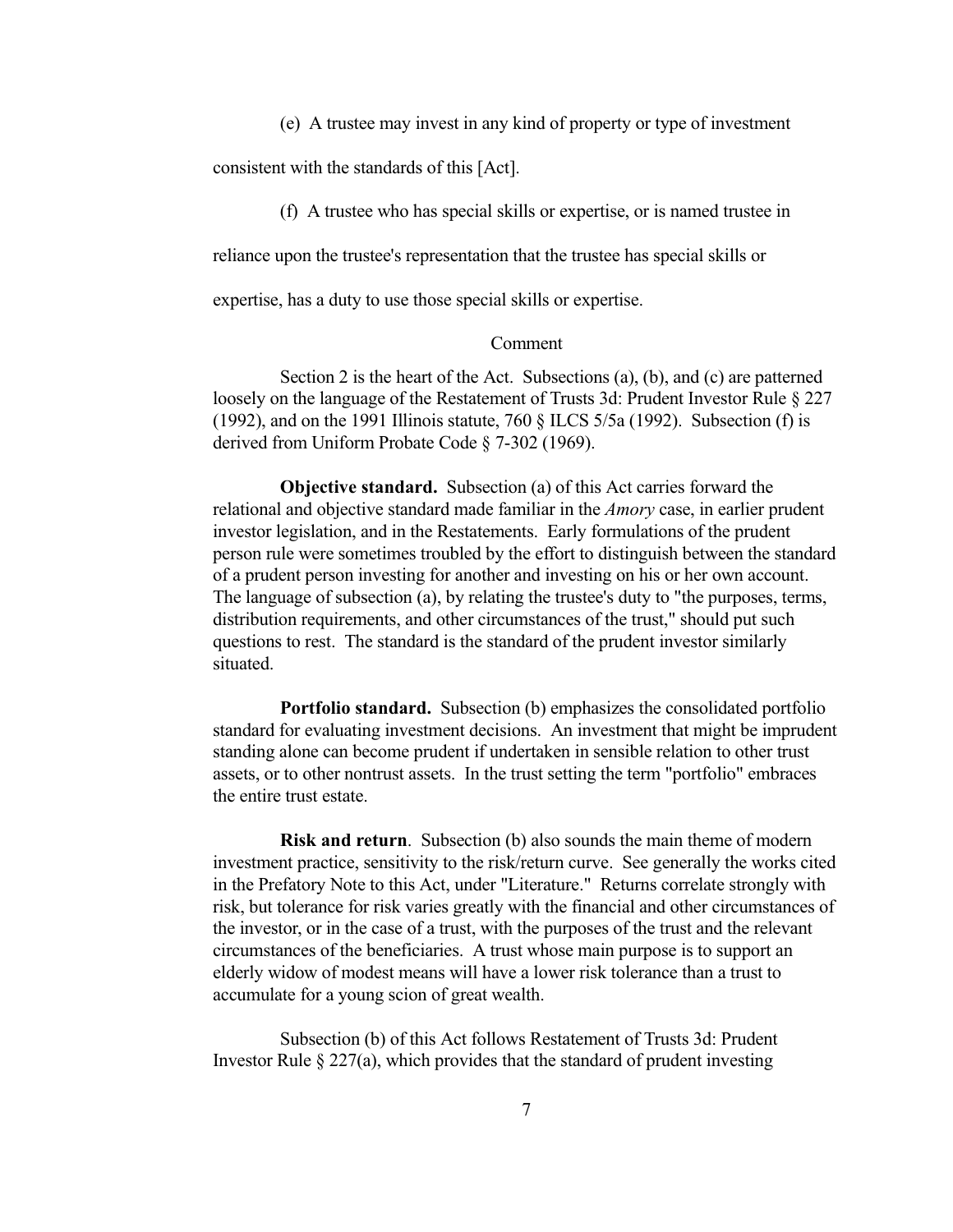"requires the exercise of reasonable care, skill, and caution, and is to be applied to investments not in isolation but in the context of the trust portfolio and as a part of an overall investment strategy, which should incorporate risk and return objectives reasonably suitable to the trust."

**Factors affecting investment.** Subsection (c) points to certain of the factors that commonly bear on risk/return preferences in fiduciary investing. This listing is nonexclusive. Tax considerations, such as preserving the stepped up basis on death under Internal Revenue Code § 1014 for low-basis assets, have traditionally been exceptionally important in estate planning for affluent persons. Under the present recognition rules of the federal income tax, taxable investors, including trust beneficiaries, are in general best served by an investment strategy that minimizes the taxation incident to portfolio turnover. See generally Robert H. Jeffrey & Robert D. Arnott, Is Your Alpha Big Enough to Cover Its Taxes?, Journal of Portfolio Management 15 (Spring 1993).

Another familiar example of how tax considerations bear upon trust investing: In a regime of pass-through taxation, it may be prudent for the trust to buy lower yielding tax-exempt securities for high-bracket taxpayers, whereas it would ordinarily be imprudent for the trustees of a charitable trust, whose income is tax exempt, to accept the lowered yields associated with tax-exempt securities.

When tax considerations affect beneficiaries differently, the trustee's duty of impartiality requires attention to the competing interests of each of them.

Subsection (c)(8), allowing the trustee to take into account any preferences of the beneficiaries respecting heirlooms or other prized assets, derives from the Illinois act, 760 ILCS § 5/5(a)(4) (1992).

**Duty to monitor.** Subsections (a) through (d) apply both to investing and managing trust assets. "Managing" embraces monitoring, that is, the trustee's continuing responsibility for oversight of the suitability of investments already made as well as the trustee's decisions respecting new investments.

**Duty to investigate**. Subsection (d) carries forward the traditional responsibility of the fiduciary investor to examine information likely to bear importantly on the value or the security of an investment -- for example, audit reports or records of title. E.g., *Estate of Collins*, 72 Cal. App. 3d 663, 139 Cal. Rptr. 644 (1977) (trustees lent on a junior mortgage on unimproved real estate, failed to have land appraised, and accepted an unaudited financial statement; held liable for losses).

**Abrogating categoric restrictions**. Subsection 2(e) clarifies that no particular kind of property or type of investment is inherently imprudent. Traditional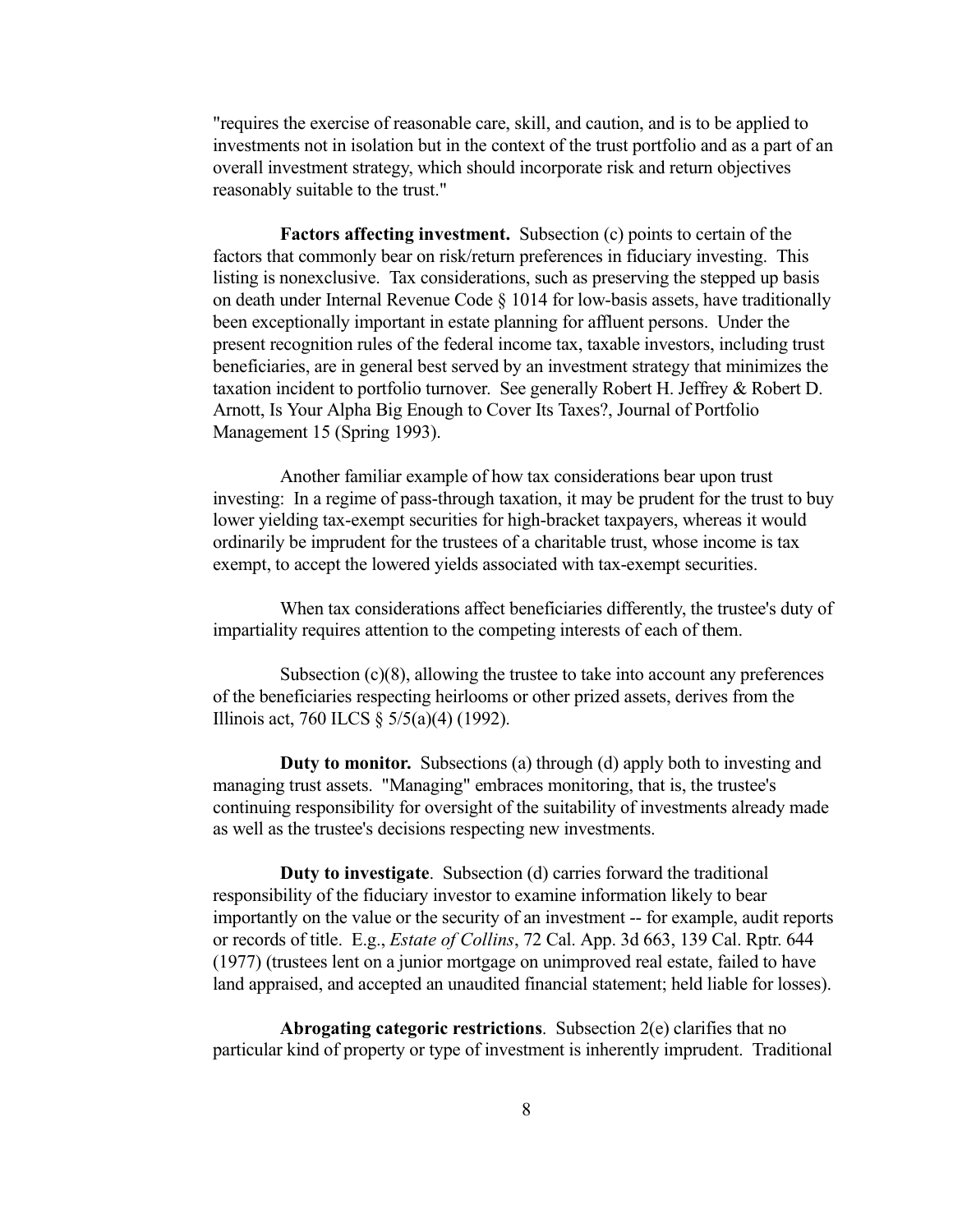trust law was encumbered with a variety of categoric exclusions, such as prohibitions on junior mortgages or new ventures. In some states legislation created so-called "legal lists" of approved trust investments. The universe of investment products changes incessantly. Investments that were at one time thought too risky, such as equities, or more recently, futures, are now used in fiduciary portfolios. By contrast, the investment that was at one time thought ideal for trusts, the long-term bond, has been discovered to import a level of risk and volatility -- in this case, inflation risk - that had not been anticipated. Accordingly, section  $2(e)$  of this Act follows Restatement of Trusts 3d: Prudent Investor Rule in abrogating categoric restrictions. The Restatement says: "Specific investments or techniques are not per se prudent or imprudent. The riskiness of a specific property, and thus the propriety of its inclusion in the trust estate, is not judged in the abstract but in terms of its anticipated effect on the particular trust's portfolio." Restatement of Trusts 3d: Prudent Investor Rule § 227, Comment f, at 24 (1992). The premise of subsection 2(e) is that trust beneficiaries are better protected by the Act's emphasis on close attention to risk/return objectives as prescribed in subsection 2(b) than in attempts to identify categories of investment that are per se prudent or imprudent.

The Act impliedly disavows the emphasis in older law on avoiding "speculative" or "risky" investments. Low levels of risk may be appropriate in some trust settings but inappropriate in others. It is the trustee's task to invest at a risk level that is suitable to the purposes of the trust.

The abolition of categoric restrictions against types of investment in no way alters the trustee's conventional duty of loyalty, which is reiterated for the purposes of this Act in Section 5. For example, were the trustee to invest in a second mortgage on a piece of real property owned by the trustee, the investment would be wrongful on account of the trustee's breach of the duty to abstain from self-dealing, even though the investment would no longer automatically offend the former categoric restriction against fiduciary investments in junior mortgages.

**Professional fiduciaries.** The distinction taken in subsection (f) between amateur and professional trustees is familiar law. The prudent investor standard applies to a range of fiduciaries, from the most sophisticated professional investment management firms and corporate fiduciaries, to family members of minimal experience. Because the standard of prudence is relational, it follows that the standard for professional trustees is the standard of prudent professionals; for amateurs, it is the standard of prudent amateurs. Restatement of Trusts 2d § 174 (1959) provides: "The trustee is under a duty to the beneficiary in administering the trust to exercise such care and skill as a man of ordinary prudence would exercise in dealing with his own property; and if the trustee has or procures his appointment as trustee by representing that he has greater skill than that of a man of ordinary prudence, he is under a duty to exercise such skill." Case law strongly supports the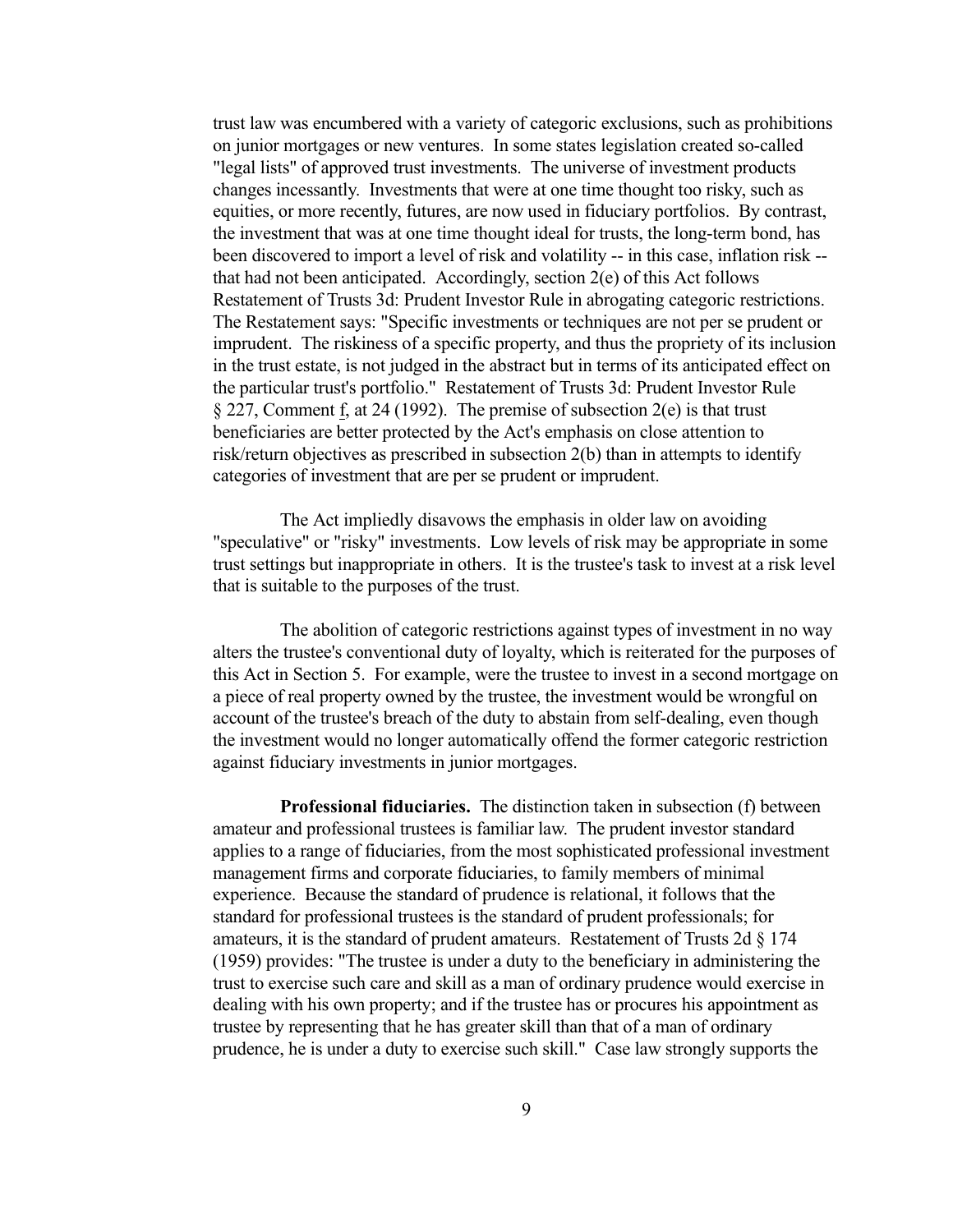concept of the higher standard of care for the trustee representing itself to be expert or professional. See Annot., Standard of Care Required of Trustee Representing Itself to Have Expert Knowledge or Skill, 91 A.L.R. 3d 904 (1979) & 1992 Supp. at 48-49.

The Drafting Committee declined the suggestion that the Act should create an exception to the prudent investor rule (or to the diversification requirement of Section 3) in the case of smaller trusts. The Committee believes that subsections (b) and (c) of the Act emphasize factors that are sensitive to the traits of small trusts; and that subsection (f) adjusts helpfully for the distinction between professional and amateur trusteeship. Furthermore, it is always open to the settlor of a trust under Section 1(b) of the Act to reduce the trustee's standard of care if the settlor deems such a step appropriate. The official comments to the 1992 Restatement observe that pooled investments, such as mutual funds and bank common trust funds, are especially suitable for small trusts. Restatement of Trusts 3d: Prudent Investor Rule § 227, Comments *h*, *m*, at 28, 51; reporter's note to Comment *g*, id. at 83.

**Matters of proof**. Although virtually all express trusts are created by written instrument, oral trusts are known, and accordingly, this Act presupposes no formal requirement that trust terms be in writing. When there is a written trust instrument, modern authority strongly favors allowing evidence extrinsic to the instrument to be consulted for the purpose of ascertaining the settlor's intent. See Uniform Probate Code § 2-601 (1990), Comment; Restatement (Third) of Property: Donative Transfers (Preliminary Draft No. 2, ch. 11, Sept. 11, 1992).

### **SECTION 3. DIVERSIFICATION.** A trustee shall diversify the investments

of the trust unless the trustee reasonably determines that, because of special

circumstances, the purposes of the trust are better served without diversifying.

#### Comment

The language of this section derives from Restatement of Trusts 2d § 228 (1959). ERISA insists upon a comparable rule for pension trusts. ERISA  $§$  404(a)(1)(C), 29 U.S.C. § 1104(a)(1)(C). Case law overwhelmingly supports the duty to diversify. See Annot., Duty of Trustee to Diversify Investments, and Liability for Failure to Do So, 24 A.L.R. 3d 730 (1969) & 1992 Supp. at 78-79.

The 1992 Restatement of Trusts takes the significant step of integrating the diversification requirement into the concept of prudent investing. Section 227(b) of the 1992 Restatement treats diversification as one of the fundamental elements of prudent investing, replacing the separate section 228 of the Restatement of Trusts 2d.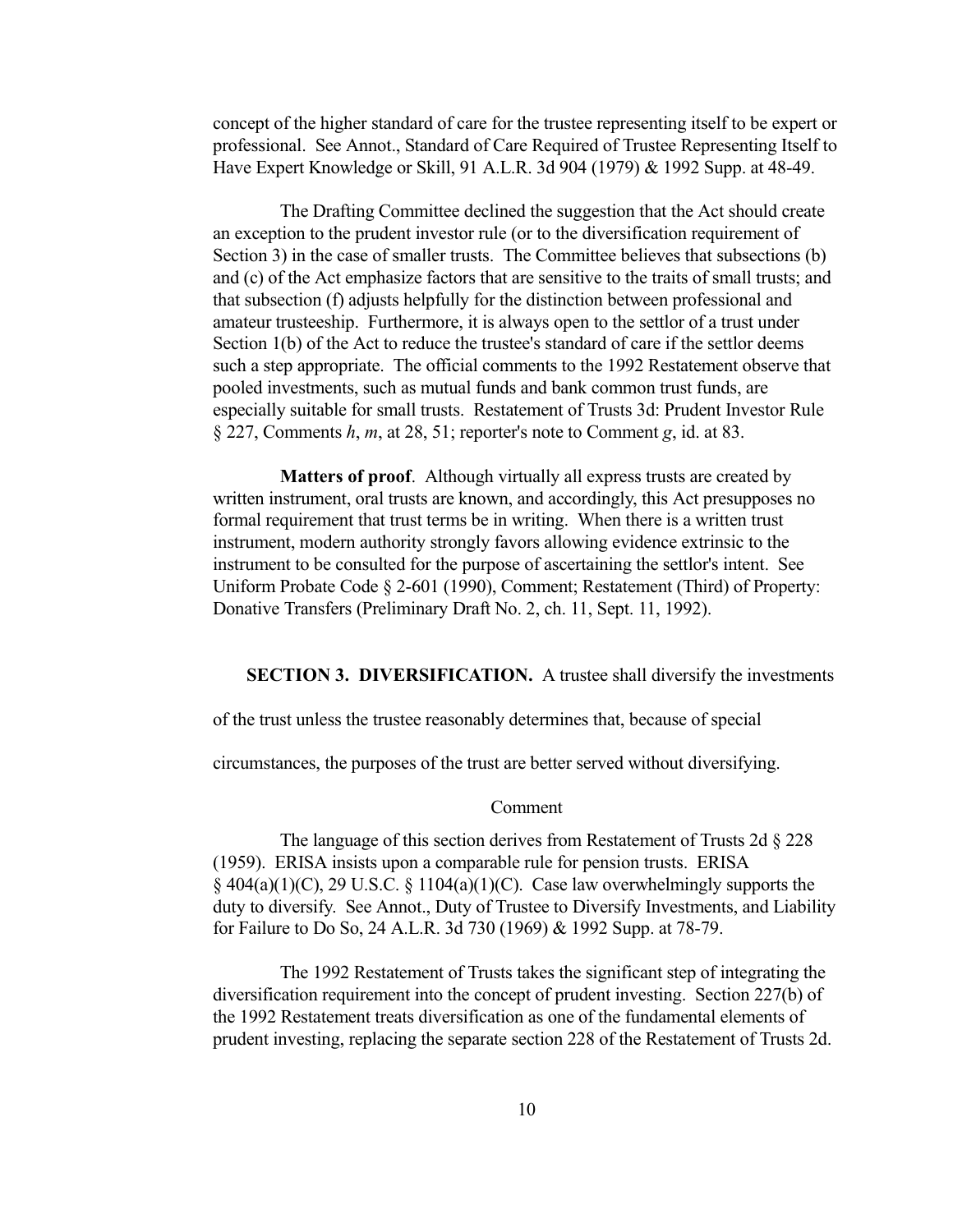The message of the 1992 Restatement, carried forward in Section 3 of this Act, is that prudent investing ordinarily requires diversification.

Circumstances can, however, overcome the duty to diversify. For example, if a tax-sensitive trust owns an underdiversified block of low-basis securities, the tax costs of recognizing the gain may outweigh the advantages of diversifying the holding. The wish to retain a family business is another situation in which the purposes of the trust sometimes override the conventional duty to diversify.

**Rationale for diversification.** "Diversification reduces risk . . . [because] stock price movements are not uniform. They are imperfectly correlated. This means that if one holds a well diversified portfolio, the gains in one investment will cancel out the losses in another." Jonathan R. Macey, An Introduction to Modern Financial Theory 20 (American College of Trust and Estate Counsel Foundation, 1991). For example, during the Arab oil embargo of 1973, international oil stocks suffered declines, but the shares of domestic oil producers and coal companies benefitted. Holding a broad enough portfolio allowed the investor to set off, to some extent, the losses associated with the embargo.

Modern portfolio theory divides risk into the categories of "compensated" and "uncompensated" risk. The risk of owning shares in a mature and well-managed company in a settled industry is less than the risk of owning shares in a start-up hightechnology venture. The investor requires a higher expected return to induce the investor to bear the greater risk of disappointment associated with the start-up firm. This is compensated risk -- the firm pays the investor for bearing the risk. By contrast, nobody pays the investor for owning too few stocks. The investor who owned only international oils in 1973 was running a risk that could have been reduced by having configured the portfolio differently -- to include investments in different industries. This is uncompensated risk -- nobody pays the investor for owning shares in too few industries and too few companies. Risk that can be eliminated by adding different stocks (or bonds) is uncompensated risk. The object of diversification is to minimize this uncompensated risk of having too few investments. "As long as stock prices do not move exactly together, the risk of a diversified portfolio will be less than the average risk of the separate holdings." R.A. Brealey, An Introduction to Risk and Return from Common Stocks 103 (2d ed. 1983).

There is no automatic rule for identifying how much diversification is enough. The 1992 Restatement says: "Significant diversification advantages can be achieved with a small number of well-selected securities representing different industries . . . . Broader diversification is usually to be preferred in trust investing," and pooled investment vehicles "make thorough diversification practical for most trustees." Restatement of Trusts 3d: Prudent Investor Rule § 227, General Note on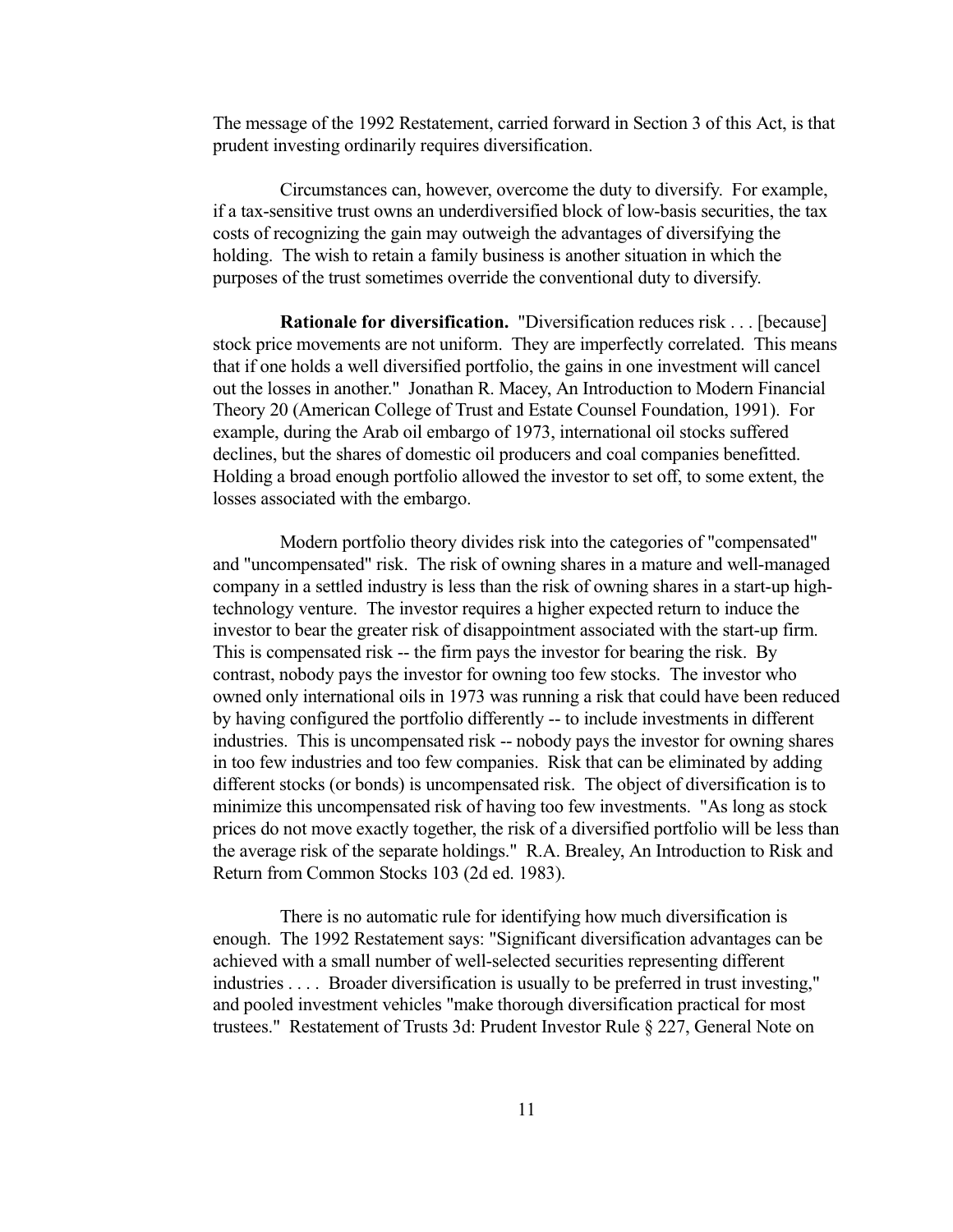Comments *e*-*h*, at 77 (1992). See also Macey, supra, at 23-24; Brealey, supra, at 111-13.

**Diversifying by pooling.** It is difficult for a small trust fund to diversify thoroughly by constructing its own portfolio of individually selected investments. Transaction costs such as the round-lot (100 share) trading economies make it relatively expensive for a small investor to assemble a broad enough portfolio to minimize uncompensated risk. For this reason, pooled investment vehicles have become the main mechanism for facilitating diversification for the investment needs of smaller trusts.

Most states have legislation authorizing common trust funds; see 3 Austin W. Scott & William F. Fratcher, The Law of Trusts § 227.9, at 463-65 n.26 (4th ed. 1988) (collecting citations to state statutes). As of 1992, 35 states and the District of Columbia had enacted the Uniform Common Trust Fund Act (UCTFA) (1938), overcoming the rule against commingling trust assets and expressly enabling banks and trust companies to establish common trust funds. 7 Uniform Laws Ann. 1992 Supp. at 130 (schedule of adopting states). The Prefatory Note to the UCTFA explains: "The purposes of such a common or joint investment fund are to diversify the investment of the several trusts and thus spread the risk of loss, and to make it easy to invest any amount of trust funds quickly and with a small amount of trouble." 7 Uniform Laws Ann. 402 (1985).

**Fiduciary investing in mutual funds.** Trusts can also achieve diversification by investing in mutual funds. See Restatement of Trusts 3d: Prudent Investor Rule, § 227, Comment *m*, at 99-100 (1992) (endorsing trust investment in mutual funds). ERISA  $\S$  401(b)(1), 29 U.S.C.  $\S$  1101(b)(1), expressly authorizes pension trusts to invest in mutual funds, identified as securities "issued by an investment company registered under the Investment Company Act of 1940 . . . ."

# **SECTION 4. DUTIES AT INCEPTION OF TRUSTEESHIP.** Within a

reasonable time after accepting a trusteeship or receiving trust assets, a trustee shall review the trust assets and make and implement decisions concerning the retention and disposition of assets, in order to bring the trust portfolio into compliance with the purposes, terms, distribution requirements, and other circumstances of the trust, and with the requirements of this [Act].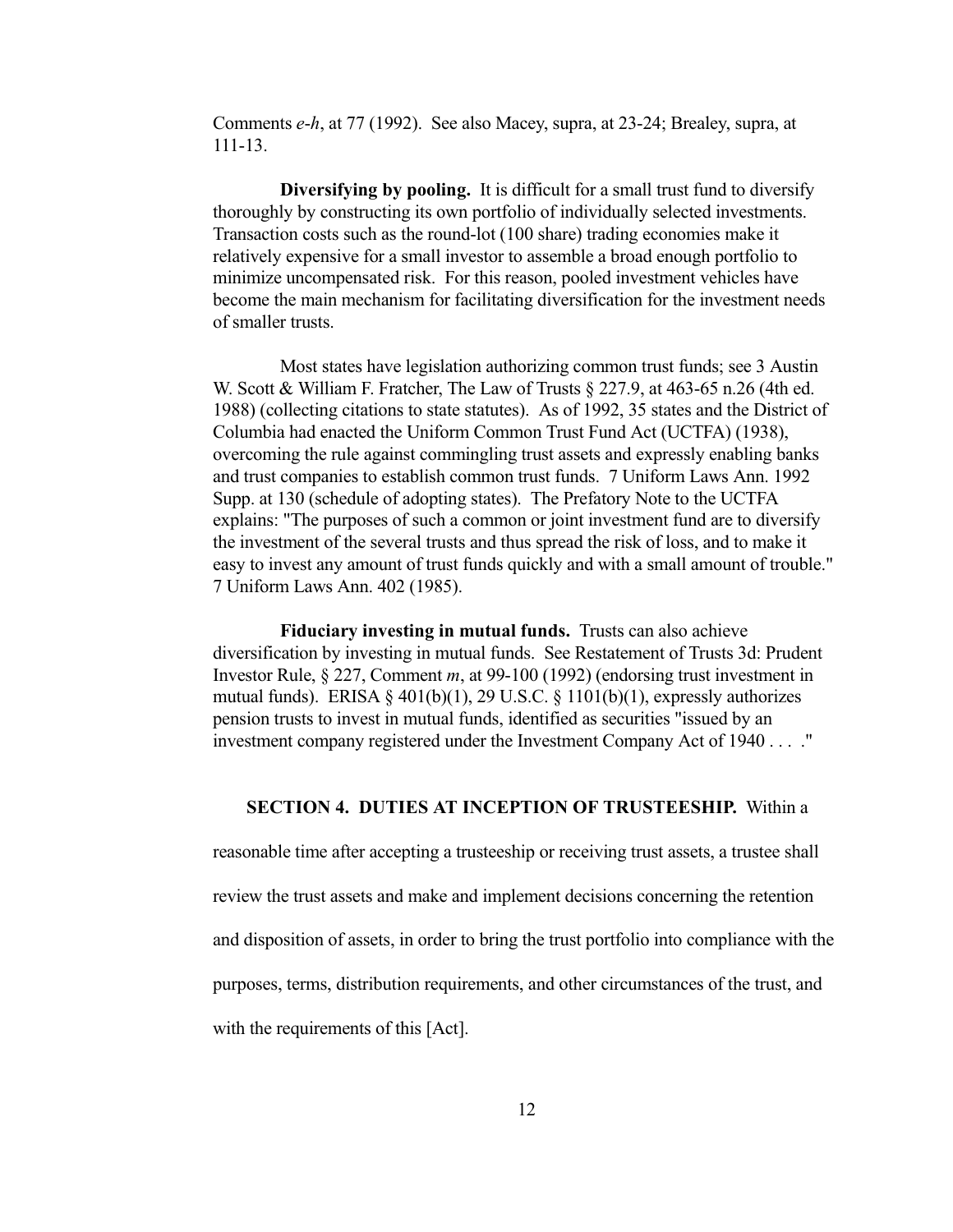#### Comment

Section 4, requiring the trustee to dispose of unsuitable assets within a reasonable time, is old law, codified in Restatement of Trusts 3d: Prudent Investor Rule  $\S 229$  (1992), lightly revising Restatement of Trusts 2d  $\S 230$  (1959). The duty extends as well to investments that were proper when purchased but subsequently become improper. Restatement of Trusts 2d § 231 (1959). The same standards apply to successor trustees, see Restatement of Trusts 2d § 196 (1959).

The question of what period of time is reasonable turns on the totality of factors affecting the asset and the trust. The 1959 Restatement took the view that "[o]rdinarily any time within a year is reasonable, but under some circumstances a year may be too long a time and under other circumstances a trustee is not liable although he fails to effect the conversion for more than a year." Restatement of Trusts 2d § 230, comment *b* (1959). The 1992 Restatement retreated from this rule of thumb, saying, "No positive rule can be stated with respect to what constitutes a reasonable time for the sale or exchange of securities." Restatement of Trusts 3d: Prudent Investor Rule § 229, comment *b* (1992).

The criteria and circumstances identified in Section 2 of this Act as bearing upon the prudence of decisions to invest and manage trust assets also pertain to the prudence of decisions to retain or dispose of inception assets under this section.

**SECTION 5. LOYALTY.** A trustee shall invest and manage the trust assets

solely in the interest of the beneficiaries.

#### Comment

The duty of loyalty is perhaps the most characteristic rule of trust law, requiring the trustee to act exclusively for the beneficiaries, as opposed to acting for the trustee's own interest or that of third parties. The language of Section 4 of this Act derives from Restatement of Trusts 3d: Prudent Investor Rule § 170 (1992), which makes minute changes in Restatement of Trusts 2d § 170 (1959).

The concept that the duty of prudence in trust administration, especially in investing and managing trust assets, entails adherence to the duty of loyalty is familiar. ERISA §  $404(a)(1)(B)$ , 29 U.S.C. § 1104(a)(1)(B), extracted in the Comment to Section 1 of this Act, effectively merges the requirements of prudence and loyalty. A fiduciary cannot be prudent in the conduct of investment functions if the fiduciary is sacrificing the interests of the beneficiaries.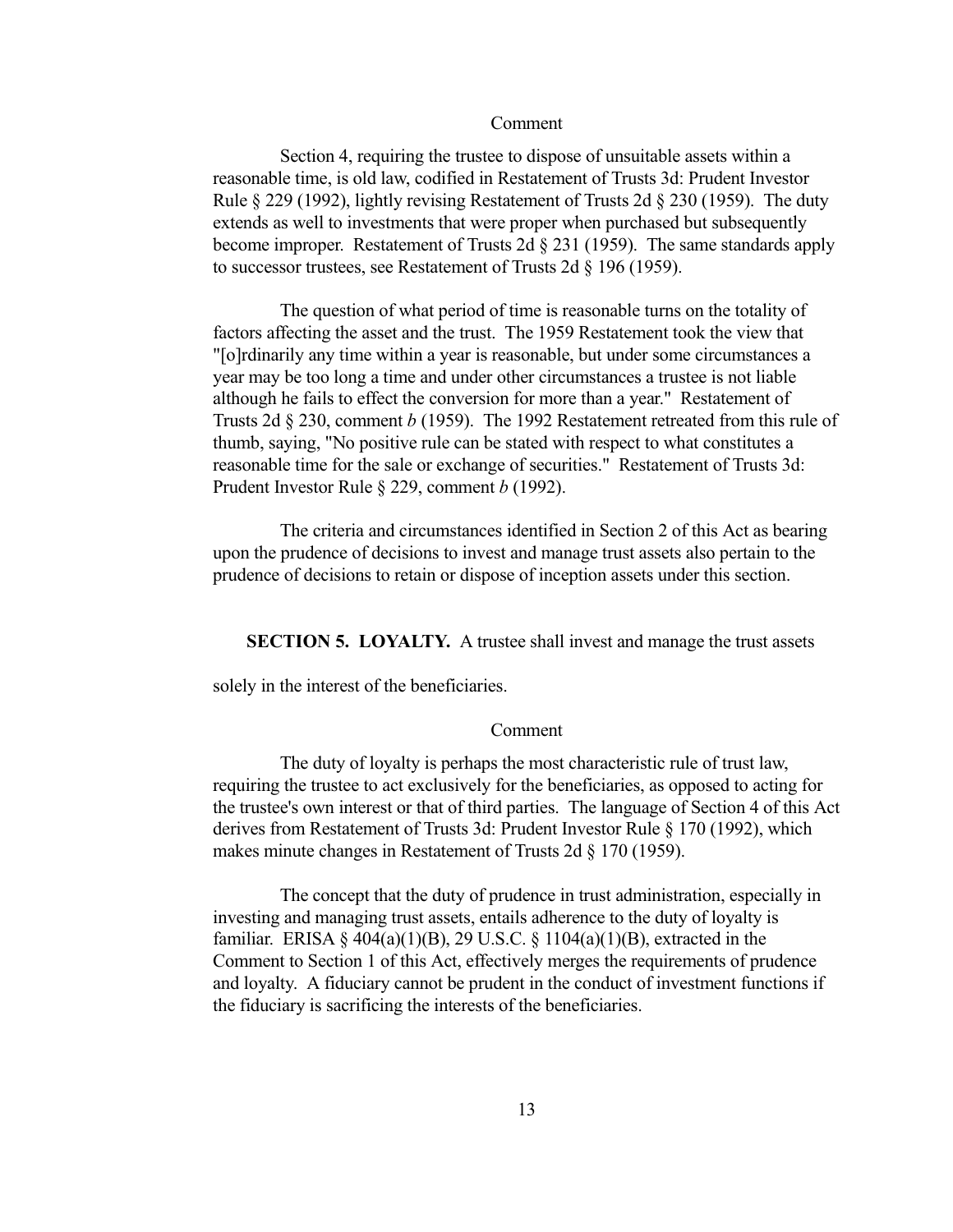The duty of loyalty is not limited to settings entailing self-dealing or conflict of interest in which the trustee would benefit personally from the trust. "The trustee is under a duty to the beneficiary in administering the trust not to be guided by the interest of any third person. Thus, it is improper for the trustee to sell trust property to a third person for the purpose of benefitting the third person rather than the trust." Restatement of Trusts 2d § 170, comment *q*, at 371 (1959).

No form of so-called "social investing" is consistent with the duty of loyalty if the investment activity entails sacrificing the interests of trust beneficiaries -- for example, by accepting below-market returns -- in favor of the interests of the persons supposedly benefitted by pursuing the particular social cause. See, e.g., John H. Langbein & Richard Posner, Social Investing and the Law of Trusts, 79 Michigan L. Rev. 72, 96-97 (1980) (collecting authority). For pension trust assets, see generally Ian D. Lanoff, The Social Investment of Private Pension Plan Assets: May it Be Done Lawfully under ERISA?, 31 Labor L.J. 387 (1980). Commentators supporting social investing tend to concede the overriding force of the duty of loyalty. They argue instead that particular schemes of social investing may not result in below-market returns. See, e.g., Marcia O'Brien Hylton, "Socially Responsible" Investing: Doing Good Versus Doing Well in an Inefficient Market, 42 American U.L. Rev. 1 (1992). In 1994 the Department of Labor issued an Interpretive Bulletin reviewing its prior analysis of social investing questions and reiterating that pension trust fiduciaries may invest only in conformity with the prudence and loyalty standards of ERISA §§ 403-404. Interpretive Bulletin 94-1, 59 Fed. Regis. 32606 (Jun. 22, 1994), to be codified as 29 CFR § 2509.94-1. The Bulletin reminds fiduciary investors that they are prohibited from "subordinat[ing] the interests of participants and beneficiaries in their retirement income to unrelated objectives."

# **SECTION 6. IMPARTIALITY.** If a trust has two or more beneficiaries, the

trustee shall act impartially in investing and managing the trust assets, taking into

account any differing interests of the beneficiaries.

#### Comment

The duty of impartiality derives from the duty of loyalty. When the trustee owes duties to more than one beneficiary, loyalty requires the trustee to respect the interests of all the beneficiaries. Prudence in investing and administration requires the trustee to take account of the interests of all the beneficiaries for whom the trustee is acting, especially the conflicts between the interests of beneficiaries interested in income and those interested in principal.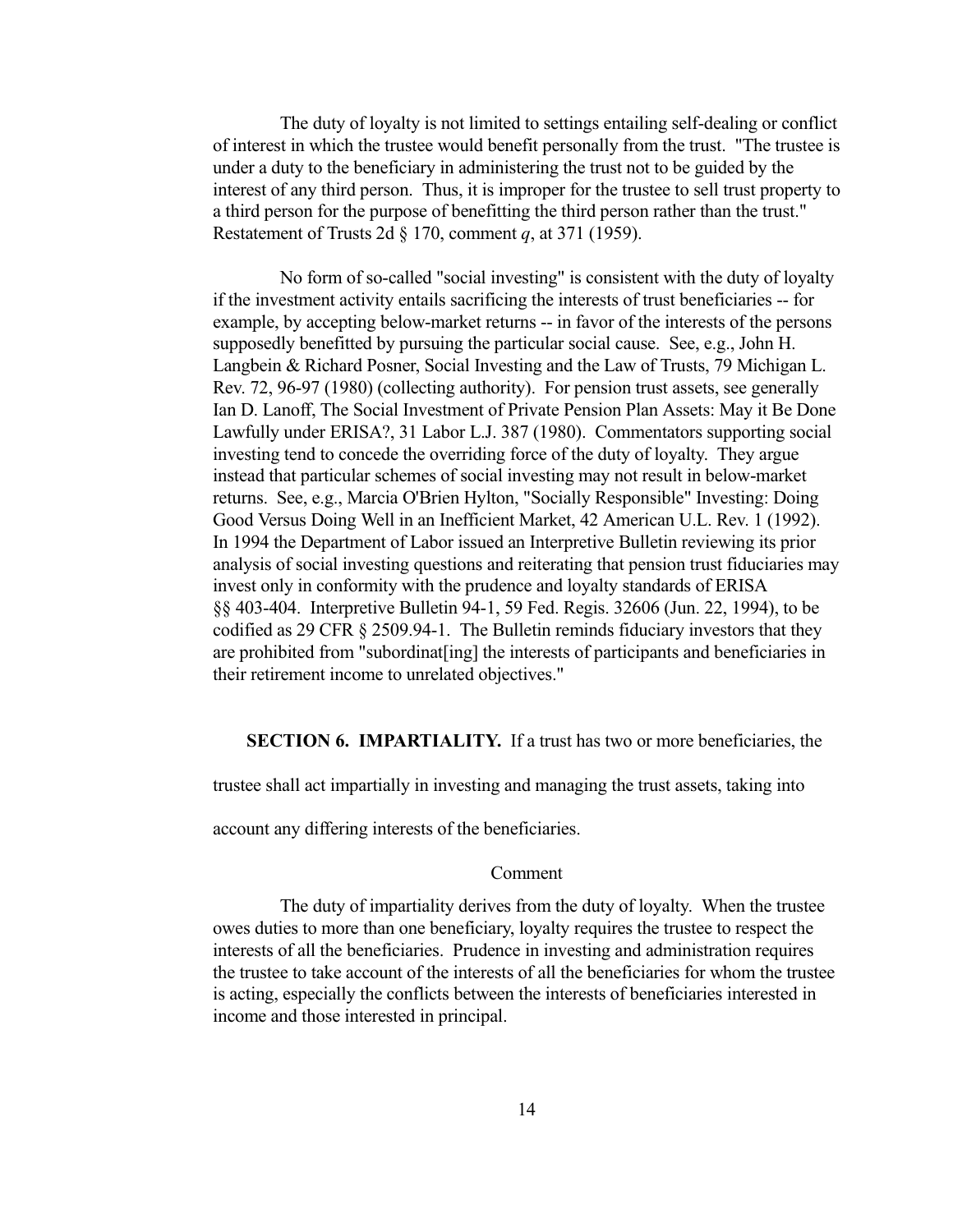The language of Section 6 derives from Restatement of Trusts 2d § 183 (1959); see also id., § 232. Multiple beneficiaries may be beneficiaries in succession (such as life and remainder interests) or beneficiaries with simultaneous interests (as when the income interest in a trust is being divided among several beneficiaries).

The trustee's duty of impartiality commonly affects the conduct of investment and management functions in the sphere of principal and income allocations. This Act prescribes no regime for allocating receipts and expenses. The details of such allocations are commonly handled under specialized legislation, such as the Revised Uniform Principal and Income Act (1962) (which is presently under study by the Uniform Law Commission with a view toward further revision).

# **SECTION 7. INVESTMENT COSTS.** In investing and managing trust

assets, a trustee may only incur costs that are appropriate and reasonable in relation to

the assets, the purposes of the trust, and the skills of the trustee.

#### Comment

Wasting beneficiaries' money is imprudent. In devising and implementing strategies for the investment and management of trust assets, trustees are obliged to minimize costs.

The language of Section 7 derives from Restatement of Trusts 2d § 188 (1959). The Restatement of Trusts 3d says: "Concerns over compensation and other charges are not an obstacle to a reasonable course of action using mutual funds and other pooling arrangements, but they do require special attention by a trustee. . . . [I]t is important for trustees to make careful cost comparisons, particularly among similar products of a specific type being considered for a trust portfolio." Restatement of Trusts 3d: Prudent Investor Rule § 227, comment *m*, at 58 (1992).

#### **SECTION 8. REVIEWING COMPLIANCE.** Compliance with the prudent

investor rule is determined in light of the facts and circumstances existing at the time

of a trustee's decision or action and not by hindsight.

### Comment

This section derives from the 1991 Illinois act, 760 ILCS 5/5(a)(2) (1992), which draws upon Restatement of Trusts 3d: Prudent Investor Rule § 227, comment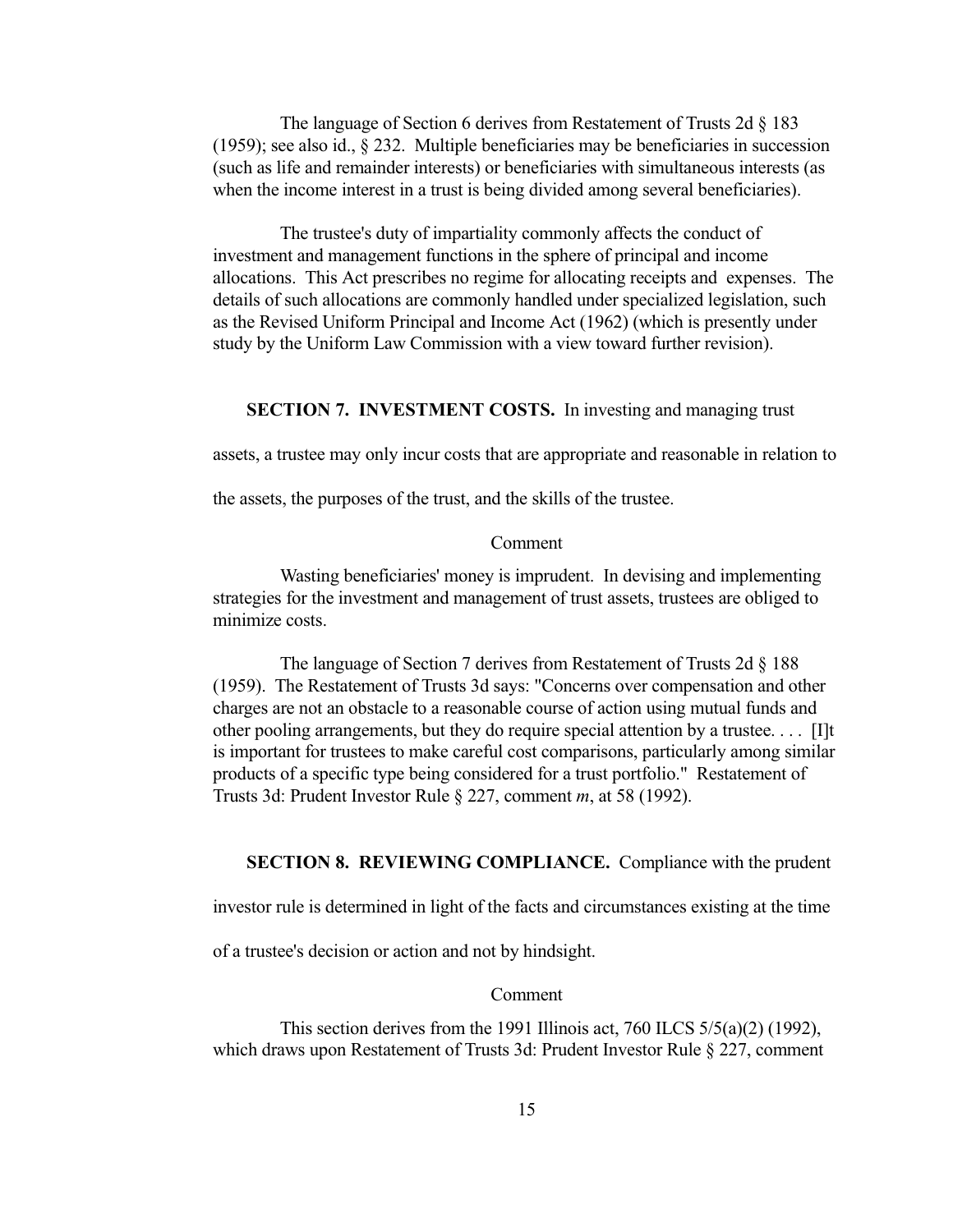*b*, at 11 (1992). Trustees are not insurers. Not every investment or management decision will turn out in the light of hindsight to have been successful. Hindsight is not the relevant standard. In the language of law and economics, the standard is ex ante, not ex post.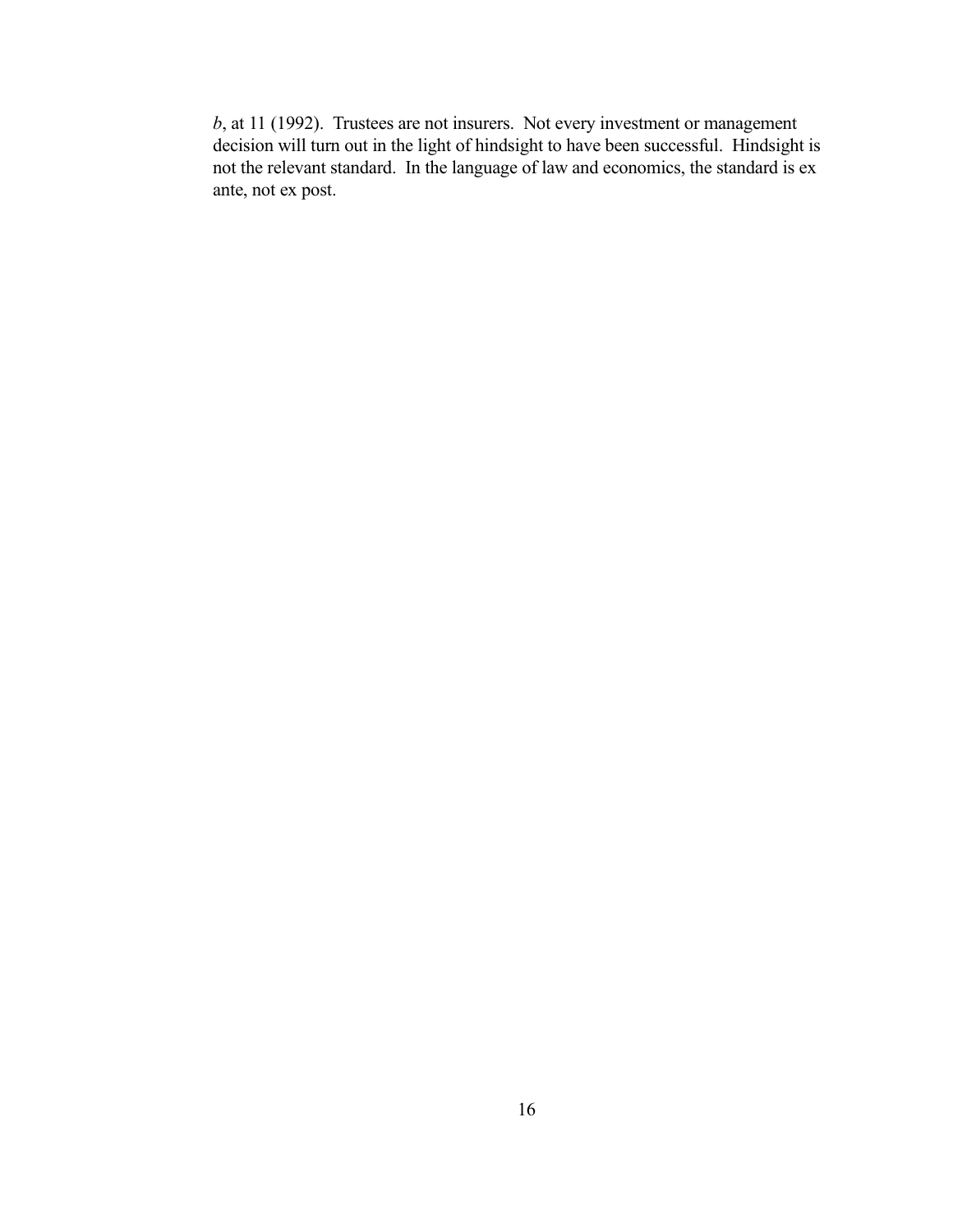# **SECTION 9. DELEGATION OF INVESTMENT AND MANAGEMENT FUNCTIONS.**

(a) A trustee may delegate investment and management functions that a prudent trustee of comparable skills could properly delegate under the circumstances. The trustee shall exercise reasonable care, skill, and caution in:

(1) selecting an agent;

(2) establishing the scope and terms of the delegation, consistent with the purposes and terms of the trust; and

(3) periodically reviewing the agent's actions in order to monitor the agent's performance and compliance with the terms of the delegation.

(b) In performing a delegated function, an agent owes a duty to the trust to exercise reasonable care to comply with the terms of the delegation.

(c) A trustee who complies with the requirements of subsection (a) is not

liable to the beneficiaries or to the trust for the decisions or actions of the agent to whom the function was delegated.

(d) By accepting the delegation of a trust function from the trustee of a trust that is subject to the law of this State, an agent submits to the jurisdiction of the courts of this State.

# Comment

This section of the Act reverses the much-criticized rule that forbad trustees to delegate investment and management functions. The language of this section is derived from Restatement of Trusts 3d: Prudent Investor Rule § 171 (1992), discussed infra, and from the 1991 Illinois act, 760 ILCS § 5/5.1(b), (c) (1992).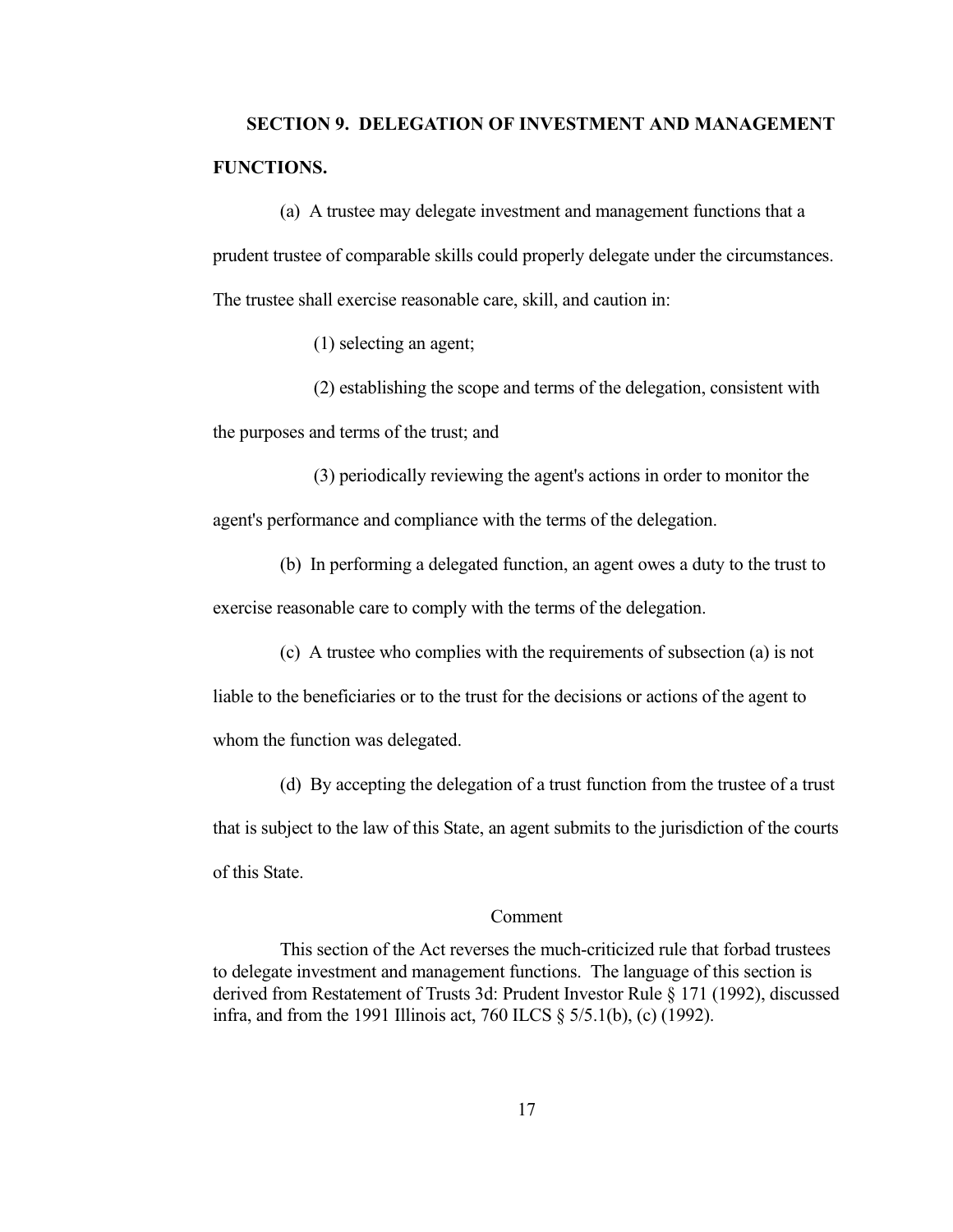**Former law.** The former nondelegation rule survived into the 1959 Restatement: "The trustee is under a duty to the beneficiary not to delegate to others the doing of acts which the trustee can reasonably be required personally to perform." The rule put a premium on the frequently arbitrary task of distinguishing discretionary functions that were thought to be nondelegable from supposedly ministerial functions that the trustee was allowed to delegate. Restatement of Trusts 2d § 171 (1959).

The Restatement of Trusts 2d admitted in a comment that "There is not a clear-cut line dividing the acts which a trustee can properly delegate from those which he cannot properly delegate." Instead, the comment directed attention to a list of factors that "may be of importance: (1) the amount of discretion involved; (2) the value and character of the property involved; (3) whether the property is principal or income; (4) the proximity or remoteness of the subject matter of the trust; (5) the character of the act as one involving professional skill or facilities possessed or not possessed by the trustee himself." Restatement of Trusts 2d § 171, comment *d* (1959). The 1959 Restatement further said: "A trustee cannot properly delegate to another power to select investments." Restatement of Trusts 2d § 171, comment *h* (1959).

For discussion and criticism of the former rule see William L. Cary & Craig B. Bright, The Delegation of Investment Responsibility for Endowment Funds, 74 Columbia L. Rev. 207 (1974); John H. Langbein & Richard A. Posner, Market Funds and Trust-Investment Law, 1976 American Bar Foundation Research J. 1, 18-24.

**The modern trend to favor delegation.** The trend of subsequent legislation, culminating in the Restatement of Trusts 3d: Prudent Investor Rule, has been strongly hostile to the nondelegation rule. See John H. Langbein, Reversing the Nondelegation Rule of Trust-Investment Law, 59 Missouri L. Rev. 105 (1994).

**The delegation rule of the Uniform Trustee Powers Act.** The Uniform Trustee Powers Act (1964) effectively abrogates the nondelegation rule. It authorizes trustees "to employ persons, including attorneys, auditors, investment advisors, or agents, even if they are associated with the trustee, to advise or assist the trustee in the performance of his administrative duties; to act without independent investigation upon their recommendations; and instead of acting personally, to employ one or more agents to perform any act of administration, whether or not discretionary . . . ." Uniform Trustee Powers Act § 3(24), 7B Uniform Laws Ann. 743 (1985). The Act has been enacted in 16 states, see "Record of Passage of Uniform and Model Acts as of September 30, 1993," 1993-94 Reference Book of Uniform Law Commissioners (unpaginated, following page 111) (1993).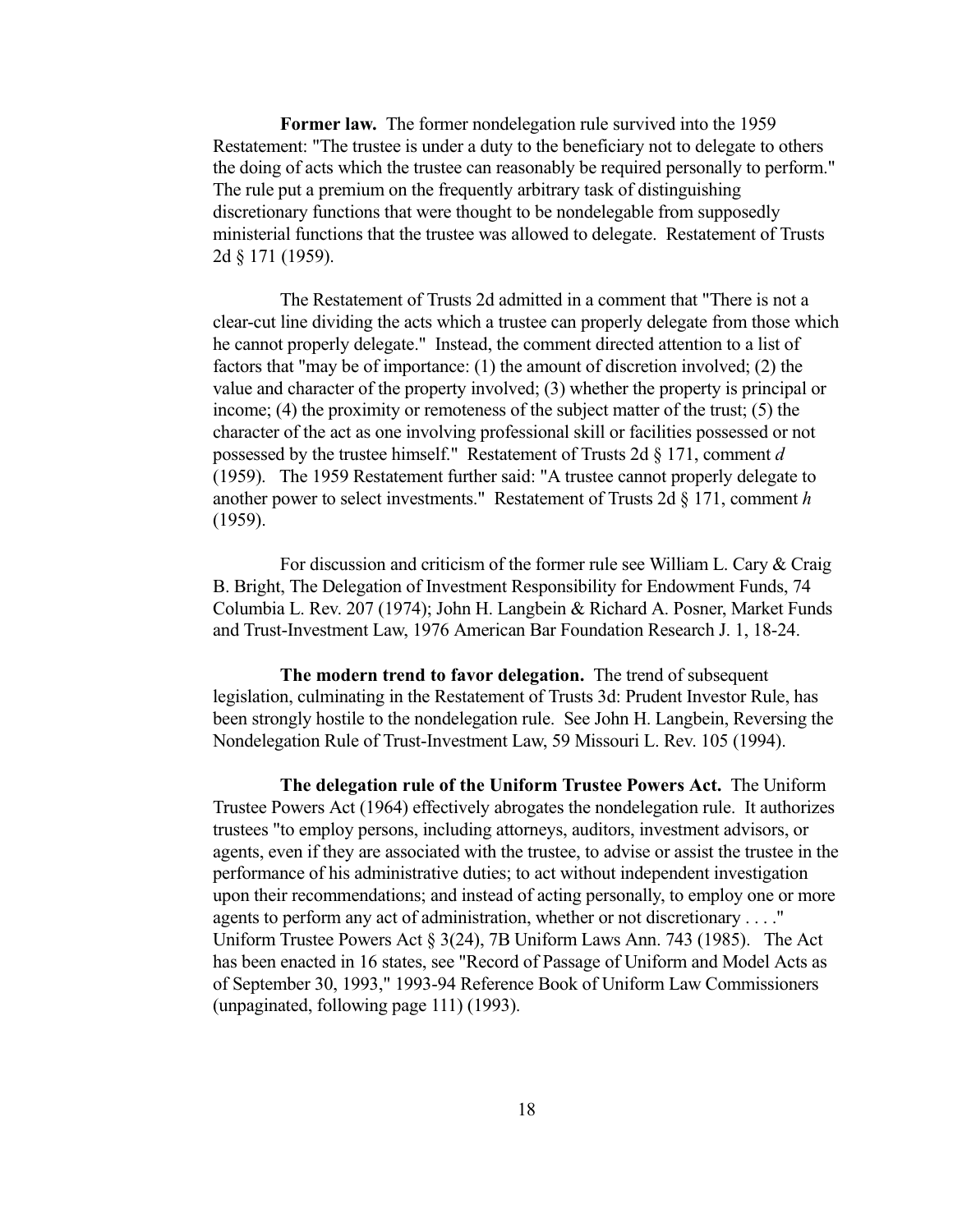**UMIFA's delegation rule.** The Uniform Management of Institutional Funds Act (1972) (UMIFA), authorizes the governing boards of eleemosynary institutions, who are trustee-like fiduciaries, to delegate investment matters either to a committee of the board or to outside investment advisors, investment counsel, managers, banks, or trust companies. UMIFA § 5, 7A Uniform Laws Ann. 705 (1985). UMIFA has been enacted in 38 states, see "Record of Passage of Uniform and Model Acts as of September 30, 1993," 1993-94 Reference Book of Uniform Law Commissioners (unpaginated, following page 111) (1993).

**ERISA's delegation rule.** The Employee Retirement Income Security Act of 1974, the federal statute that prescribes fiduciary standards for investing the assets of pension and employee benefit plans, allows a pension or employee benefit plan to provide that "authority to manage, acquire or dispose of assets of the plan is delegated to one or more investment managers  $\dots$ ." ERISA § 403(a)(2), 29 U.S.C. § 1103(a)(2). Commentators have explained the rationale for ERISA's encouragement of delegation:

ERISA . . . invites the dissolution of unitary trusteeship. . . . ERISA's fractionation of traditional trusteeship reflects the complexity of the modern pension trust. Because millions, even billions of dollars can be involved, great care is required in investing and safekeeping plan assets. Administering such plans--computing and honoring benefit entitlements across decades of employment and retirement--is also a complex business. . . . Since, however, neither the sponsor nor any other single entity has a comparative advantage in performing all these functions, the tendency has been for pension plans to use a variety of specialized providers. A consulting actuary, a plan administration firm, or an insurance company may oversee the design of a plan and arrange for processing benefit claims. Investment industry professionals manage the portfolio (the largest plans spread their pension investments among dozens of money management firms).

John H. Langbein & Bruce A. Wolk, Pension and Employee Benefit Law 496 (1990).

**The delegation rule of the 1992 Restatement.** The Restatement of Trusts 3d: Prudent Investor Rule (1992) repeals the nondelegation rule of Restatement of Trusts 2d § 171 (1959), extracted supra, and replaces it with substitute text that reads:

§ 171. Duty with Respect to Delegation. A trustee has a duty personally to perform the responsibilities of trusteeship except as a prudent person might delegate those responsibilities to others. In deciding whether, to whom, and in what manner to delegate fiduciary authority in the administration of a trust, and thereafter in supervising agents, the trustee is under a duty to the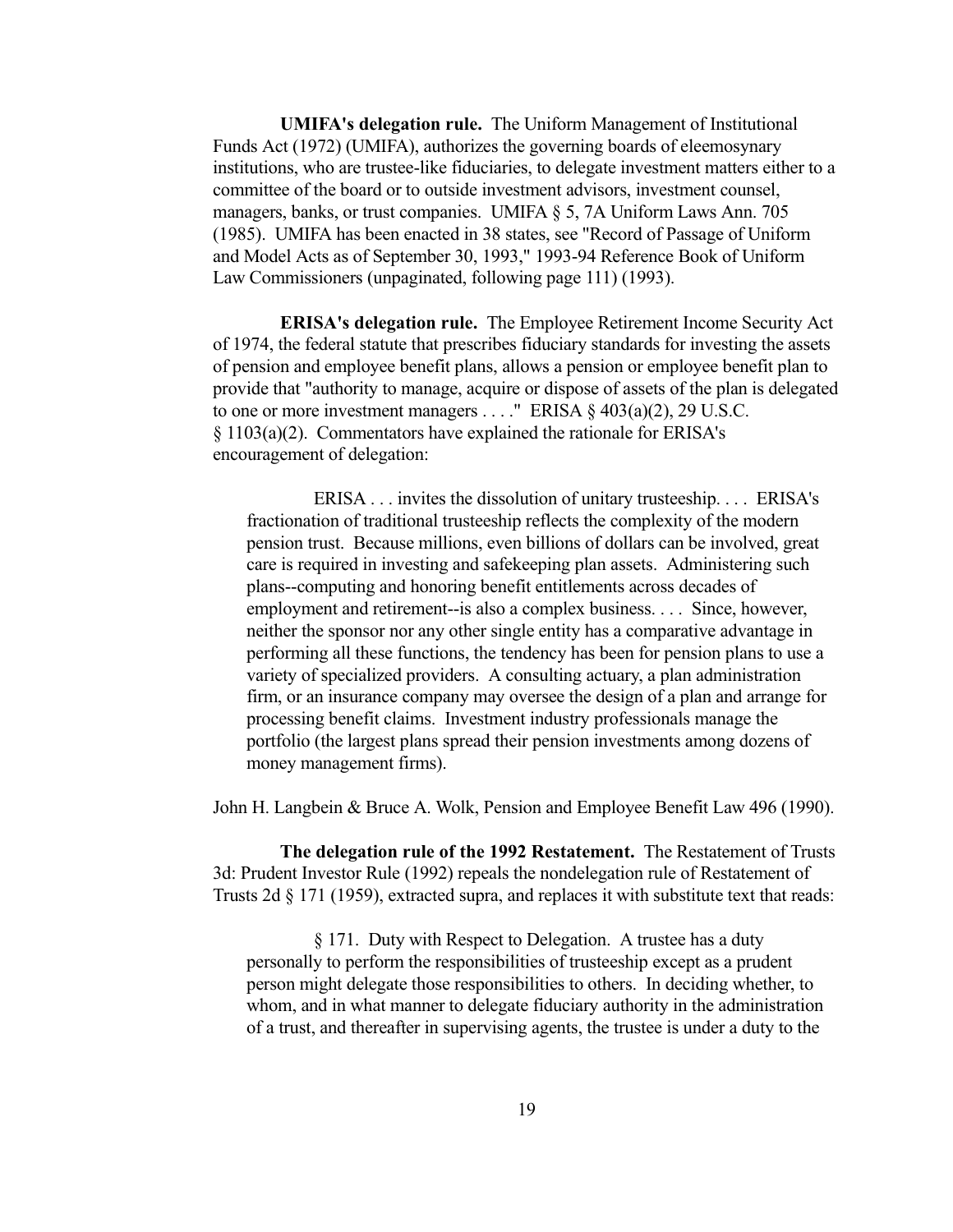beneficiaries to exercise fiduciary discretion and to act as a prudent person would act in similar circumstances.

Restatement of Trusts 3d: Prudent Investor Rule § 171 (1992). The 1992 Restatement integrates this delegation standard into the prudent investor rule of section 227, providing that "the trustee must . . . act with prudence in deciding whether and how to delegate to others . . . ." Restatement of Trusts 3d: Prudent Investor Rule § 227(c) (1992).

**Protecting the beneficiary against unreasonable delegation.** There is an intrinsic tension in trust law between granting trustees broad powers that facilitate flexible and efficient trust administration, on the one hand, and protecting trust beneficiaries from the misuse of such powers on the other hand. A broad set of trustees' powers, such as those found in most lawyer-drafted instruments and exemplified in the Uniform Trustees' Powers Act, permits the trustee to act vigorously and expeditiously to maximize the interests of the beneficiaries in a variety of transactions and administrative settings. Trust law relies upon the duties of loyalty and prudent administration, and upon procedural safeguards such as periodic accounting and the availability of judicial oversight, to prevent the misuse of these powers. Delegation, which is a species of trustee power, raises the same tension. If the trustee delegates effectively, the beneficiaries obtain the advantage of the agent's specialized investment skills or whatever other attributes induced the trustee to delegate. But if the trustee delegates to a knave or an incompetent, the delegation can work harm upon the beneficiaries.

Section 9 of the Uniform Prudent Investor Act is designed to strike the appropriate balance between the advantages and the hazards of delegation. Section 9 authorizes delegation under the limitations of subsections (a) and (b). Section 9(a) imposes duties of care, skill, and caution on the trustee in selecting the agent, in establishing the terms of the delegation, and in reviewing the agent's compliance.

The trustee's duties of care, skill, and caution in framing the terms of the delegation should protect the beneficiary against overbroad delegation. For example, a trustee could not prudently agree to an investment management agreement containing an exculpation clause that leaves the trust without recourse against reckless mismanagement. Leaving one's beneficiaries remediless against willful wrongdoing is inconsistent with the duty to use care and caution in formulating the terms of the delegation. This sense that it is imprudent to expose beneficiaries to broad exculpation clauses underlies both federal and state legislation restricting exculpation clauses, e.g., ERISA  $\S$ § 404(a)(1)(D), 410(a), 29 U.S.C. §§ 1104(a)(1)(D), 1110(a); New York Est. Powers Trusts Law § 11-1.7 (McKinney 1967).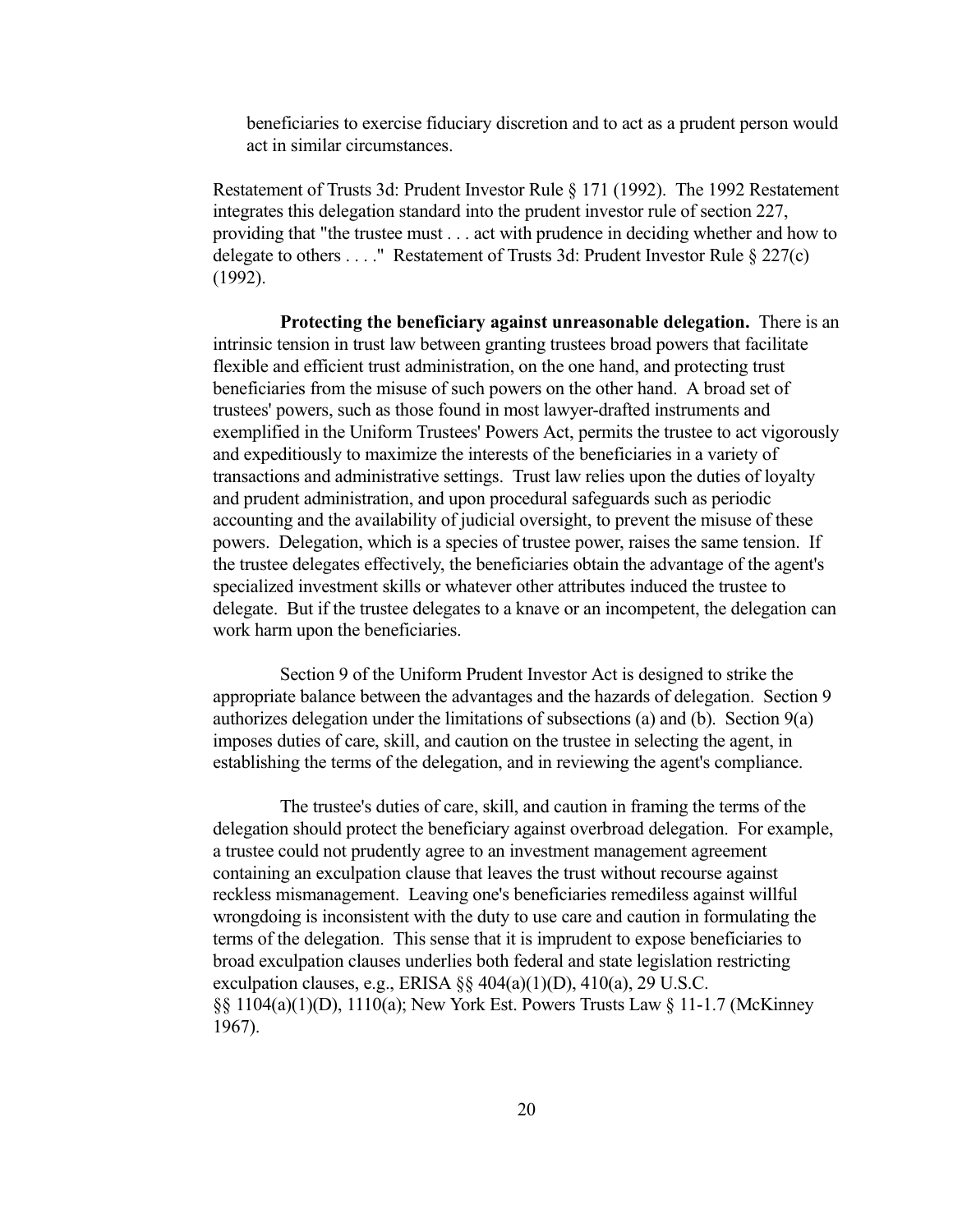Although subsection (c) of the Act exonerates the trustee from personal responsibility for the agent's conduct when the delegation satisfies the standards of subsection 9(a), subsection 9(b) makes the agent responsible to the trust. The beneficiaries of the trust can, therefore, rely upon the trustee to enforce the terms of the delegation.

**Costs.** The duty to minimize costs that is articulated in Section 7 of this Act applies to delegation as well as to other aspects of fiduciary investing. In deciding whether to delegate, the trustee must balance the projected benefits against the likely costs. Similarly, in deciding how to delegate, the trustee must take costs into account. The trustee must be alert to protect the beneficiary from "double dipping." If, for example, the trustee's regular compensation schedule presupposes that the trustee will conduct the investment management function, it should ordinarily follow that the trustee will lower its fee when delegating the investment function to an outside manager.

# **SECTION 10. LANGUAGE INVOKING STANDARD OF [ACT].** The

following terms or comparable language in the provisions of a trust, unless otherwise limited or modified, authorizes any investment or strategy permitted under this [Act]: "investments permissible by law for investment of trust funds," "legal investments," "authorized investments," "using the judgment and care under the circumstances then prevailing that persons of prudence, discretion, and intelligence exercise in the management of their own affairs, not in regard to speculation but in regard to the permanent disposition of their funds, considering the probable income as well as the

probable safety of their capital," "prudent man rule," "prudent trustee rule," "prudent

person rule," and "prudent investor rule."

# Comment

This provision is taken from the Illinois act, 760 ILCS  $\S$  5/5(d) (1992), and is meant to facilitate incorporation of the Act by means of the formulaic language commonly used in trust instruments.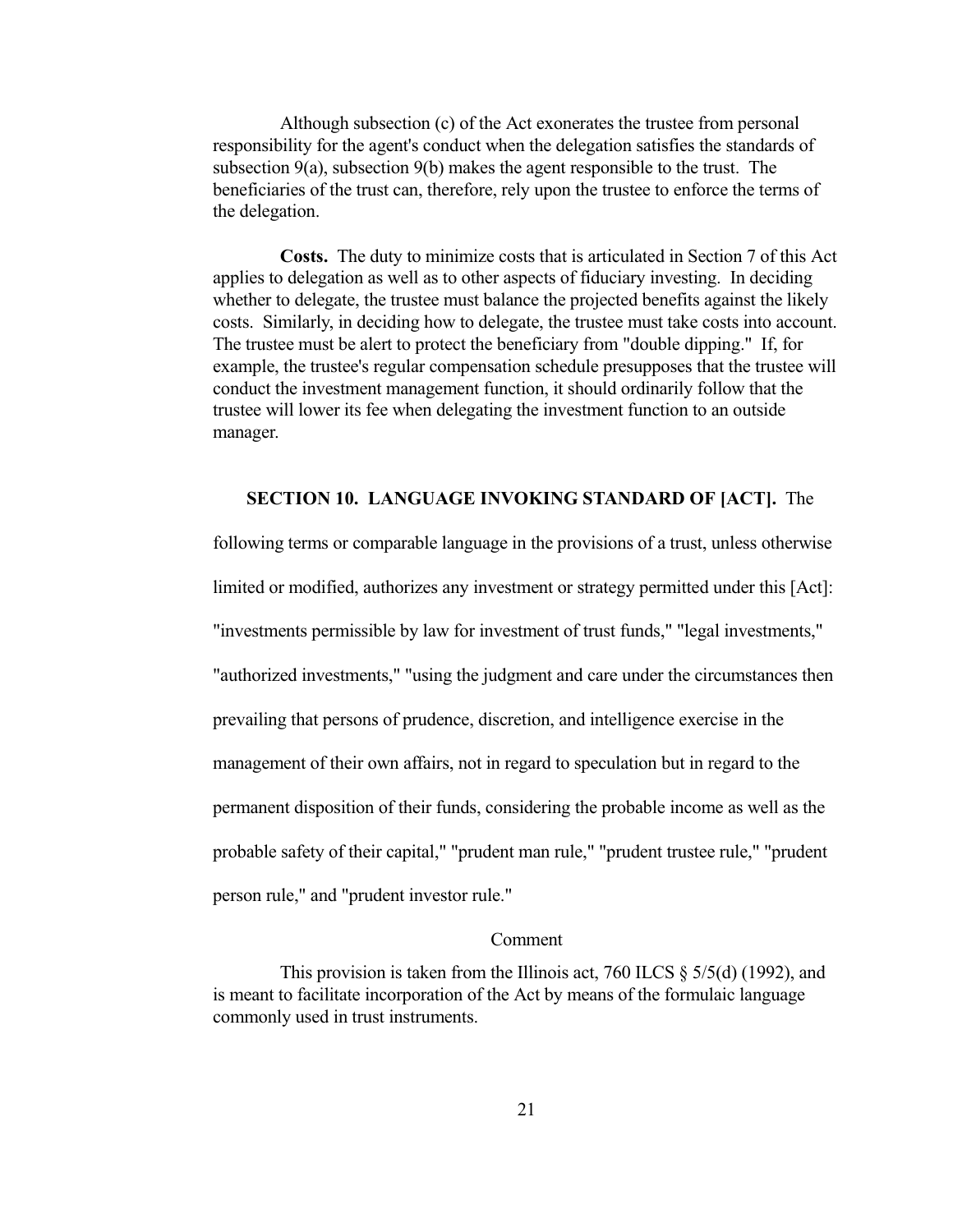applies to trusts existing on and created after its effective date. As applied to trusts existing on its effective date, this [Act] governs only decisions or actions occurring after that date.

**SECTION 11. APPLICATION TO EXISTING TRUSTS.** This [Act]

#### **SECTION 12. UNIFORMITY OF APPLICATION AND**

**CONSTRUCTION.** This [Act] shall be applied and construed to effectuate its general purpose to make uniform the law with respect to the subject of this [Act] among the States enacting it.

**SECTION 13. SHORT TITLE.** This [Act] may be cited as the "[Name of Enacting State] Uniform Prudent Investor Act."

**SECTION 14. SEVERABILITY.** If any provision of this [Act] or its application to any person or circumstance is held invalid, the invalidity does not affect other provisions or applications of this [Act] which can be given effect without the invalid provision or application, and to this end the provisions of this [Act] are severable.

**SECTION 15. EFFECTIVE DATE.** This [Act] takes effect . . . . . . . . . . . . . . . . . . . . . . . . . . . . . . . .